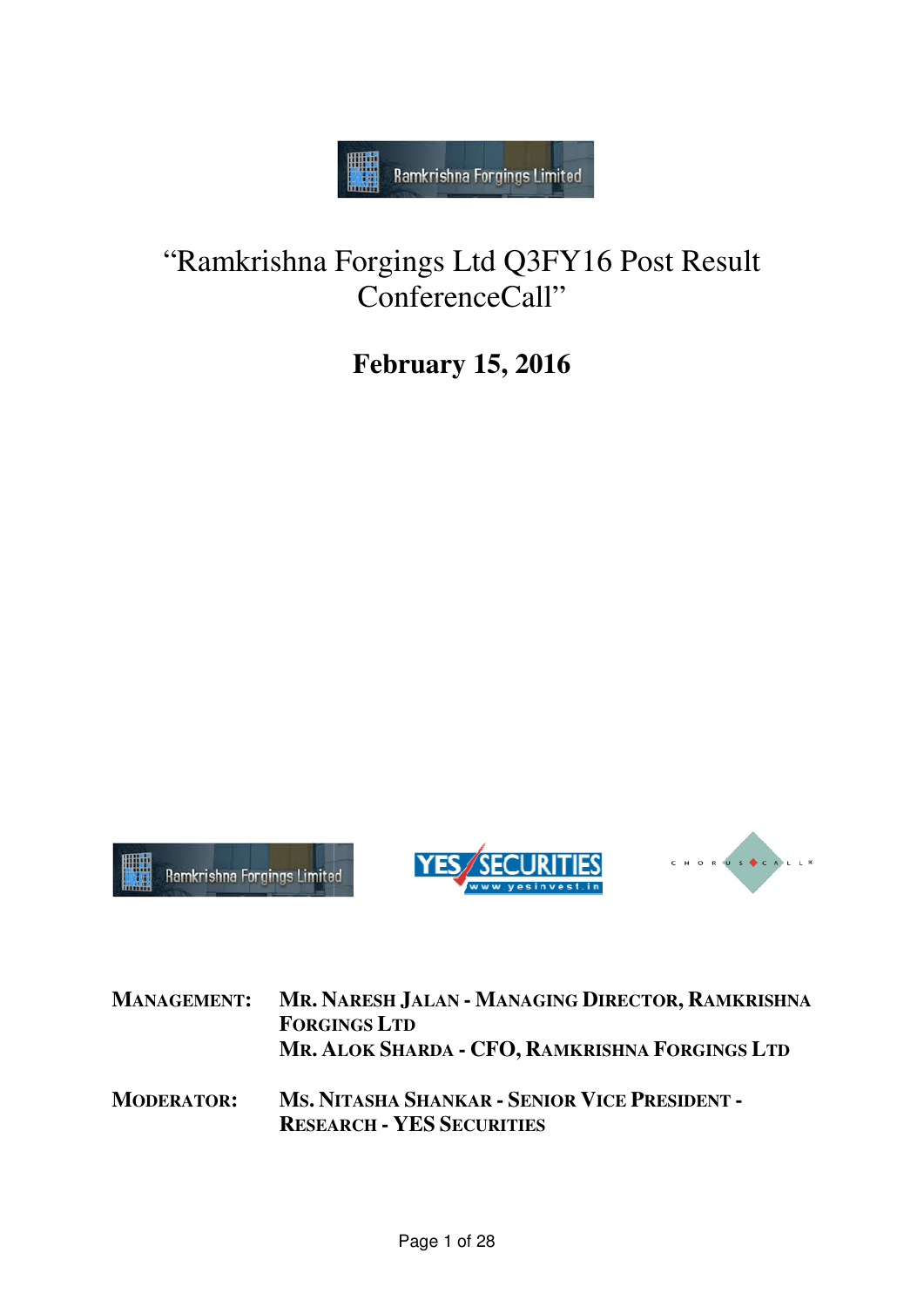- **Moderator:** Ladies and gentlemen, good day and welcome to the Q3 post result conference call with Ramkrishna Forgings Limited. As a remainder, all participant lines will be in the listen-only mode and there will be an opportunity for you to ask questions after the presentation concludes. Should you need assistance during the conference call please signal an operator by pressing \* then 0 on your touchtone phone. Please note that this conference is being recorded. I now hand over the conference to Nitasha Shankar of YES Securities. Thank you and over to you.
- **Nitasha Shankar:** Good morning everyone. On behalf of YES Securities, we would like to welcome you all to the Q3 post results conference call with Ramkrishna Forgings. From the management side we have Mr. Naresh Jalan, the Managing Director and Mr. Alok Sharda, the CFO of the company. Thank you sirs for taking time out for this. Over to you sir for your opening remarks post which we will open for Q&A.
- **Alok Sharda:** Thank you Nitasha and good afternoon everyone and welcome to the call. For us this quarter, Q3, has been most challenging quarter in the recent past. If you see historically we were continuously growing and we hope in current future also the same trend will be maintained. But this quarter has come as one of the quarter where there is a small degrowth as far as topline is concerned and that is mainly because of the problems, global turmoil particularly in North America. What we feel is that there is one-time inventory adjustments which are going in that sector and going forward that will be taken care by the market. Domestically, the business has been robust and we are hoping that this particular next quarter will also be very robust domestically and next year we are looking at decent growth in the domestic which will help us in growing the business when we have added the capacities. On the topline side we have some degrowth because of raw material adjustment, if you see quantitatively the tonnage has only come down by 3% from 19,000 tonnes to around 18,500 tonnes where as topline has come down from 235 crores to 200 crores. So the major difference in pricing is because of raw material adjustment which has come in export market where the prices adjustments has come in the quarter and second is the change in the product mix where the export sales are lower than the domestic sales.

EBITDA for this quarter is lower at 18.3% against 19.8% for the last quarter. The major reason for short fall in EBITDA is because of the inventory loses which has affected by around 200 basis points which has come in this quarter because of sharp fall in raw material prices which is continuing and again small volume adjustment would have given us better EBITDA and higher margin also. For this quarter we have already announced by starting a 12,500 tonnes press with the starting of this press and 6300 tonnes press is starting in last quarter our CAPEX is almost over. So what has happened is you are also seeing higher interest and depreciation charges in the P&L which is affecting my PAT level. Today the operational leverages for the new capacities are yet to be coming, so which is also affecting margin. So going forward once the operational leverage improves, the productivity improve for this presses he will see much better EBITDA margin as well as PAT level margin with absorption of the interest and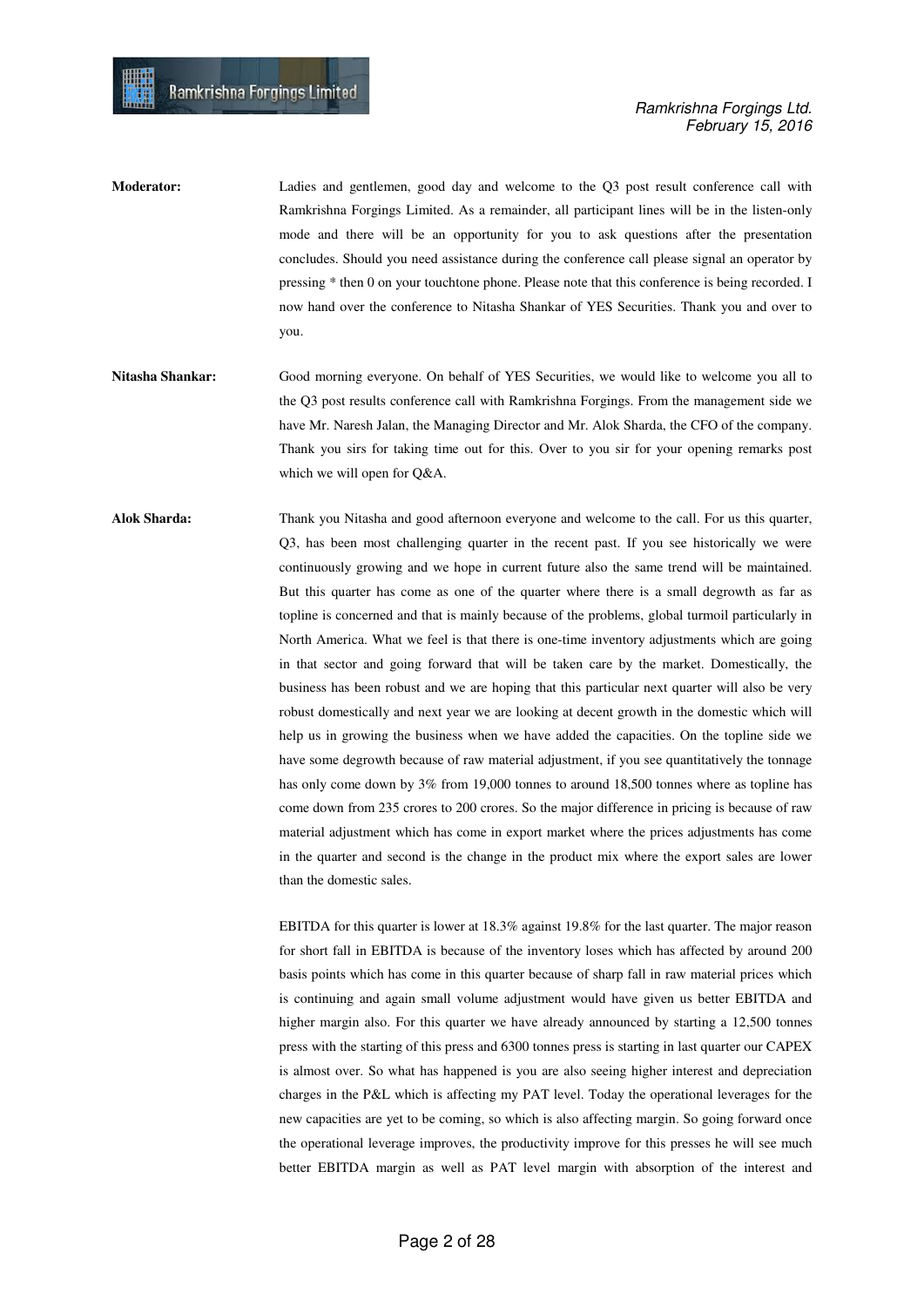depreciation cost. On a 9 months period if you see, the performance has not been that bad. We have continued to grow on topline by around 40% and the profitability is also much better for the 9 months' period and we hope that we will continue to do better in coming years where the business look robust with capacity addition in place in totality. So 16-17 onwards we have entire capacity available and we will be growing our business quarter-on-quarter with adding of customers, with adding of new product ranges both domestically and export markets This is mostly from my side. I have a request to the investors. Please do not ask any customer specific questions. We will not be able to answer that. However globally we can discuss. With me today is my MD Mr. Naresh Jalan also with us. He will keep us updating on the markets and global things and financials part I will be covering. Request Nitasha to go for the question and answer please.

- **Moderator:** Thank you very much. Ladies and gentlemen, we will begin the question and answer session. We will take the first question from the line of Kashyap Jhaveri from Capital 72 Advisors. Please go ahead.
- **Kashyap Jhaveri:** Sir I have a question on international business. In the exports, what is the contribution of class 8 trucks and class 5 trucks respectively, international CV?

**Naresh Jalan:** This is Naresh Jalan this side. We are  $100\%$  to class 8 trucks as of now.

- **Kashyap Jhaveri:** And we are not doing anything at class 5 at this point of time?
- Naresh Jalan: No, not at this point of time.
- **Kashyap Jhaveri:** And in class 8 what kind of products are we supplying and what could we supply, let us say our larger tonnage presses are operational?
- **Naresh Jalan:** We are supplying engine components; we are supplying axle components both are online.
- **Kashyap Jhaveri:** And once the larger presses are online, what could be added to the product portfolio?
- **Naresh Jalan:** Engine components like crankshaft will get added and front axle beam, so the front axle will get added.
- **Kashyap Jhaveri:** And do we have any sort of have we supplied samples or do we have any contracts in hand for that right now?
- **Naresh Jalan:** Yes we have some contracts in hand from North American business. We have already started manufacturing samples. We expect the samples to be dispatched in the month of March.

**Kashyap Jhaveri:** And on the domestic side in FY17, any new client addition?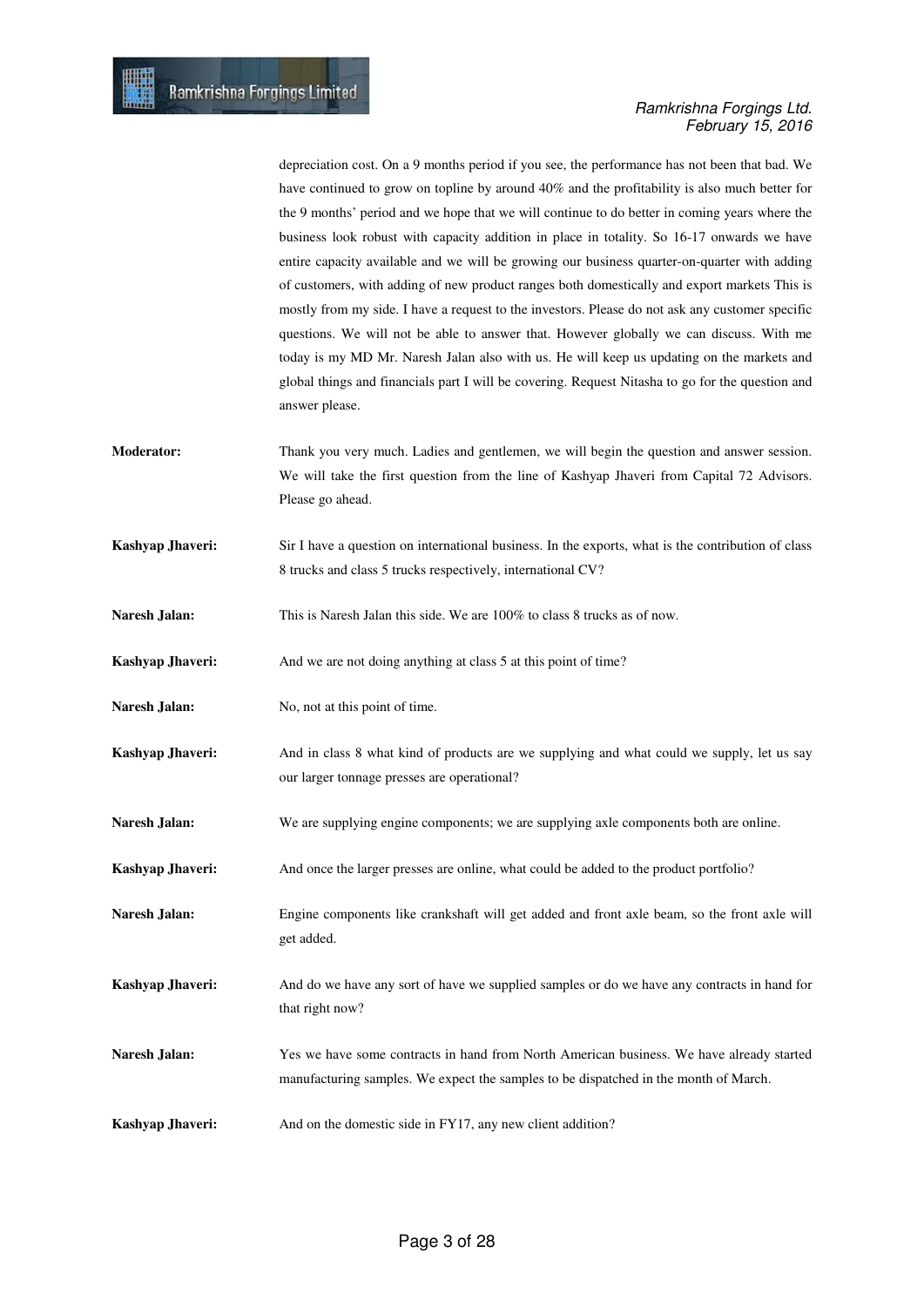**Naresh Jalan:** I think in domestic side our clientele is any and every CV manufacturer is our clientele. New customer needs to be added in the commercial vehicle side. Obviously we are looking at increasing our exposure to the earth moving sector and mining sector where we are trying to add some of the clients such as coal India and NTPC. **Kashyap Jhaveri:** Right and any incremental orders from the domestic side on the large tonne presses? Naresh Jalan: We are already in the larger presses; we have most of the requirements within India. We have already started catering to the two larger CV manufactures within India and we expect our share of business to increase considerably in the next year. **Kashyap Jhaveri:** And what could be potential? Naresh Jalan: Right now we are at 50% share of business. We are trying our best to increase the share of business to 60:40 or 70:30. **Kashyap Jhaveri:** And when you say 50:50 it includes all kind of forged products; I mean it is not that smaller ones or larger ones or…? Naresh Jalan: 50:50 is for larger press forgings. On the smaller press forgings which are predominantly hammer forgings in most of the cases we are may be 100% also or 80%. I am right now talking about the larger press. **Moderator:** Thank you. We will take the next question from the line of Binoi Kurian from Centrum Broking. Please go ahead. **Binoi Kurian:** Firstly, you said something about the margins in this quarter being impacted by raw material write down. Could you just explain that? **Alok Sharda:** As I was telling you, in export market, which you see my realization per ton and has come down in this quarter, this is mainly because of reduction in raw material prices and since we are carrying inventory and whenever the demand drops significantly and if you see there is 20% reduction in tonnage in export market for us then we have some inventory where the loses come in. So as per accounting norms we have to provide for those loses in the book and there is an impact on EBITDA by around 200 basis point on that account. **Binoi Kurian:** Sir how come we did not see this in the earlier quarters, then the raw material price was falling right, that is why… **Alok Sharda:** That is what I explained to you, that is mostly on export markets. Till export markets adjustment has come in this quarter.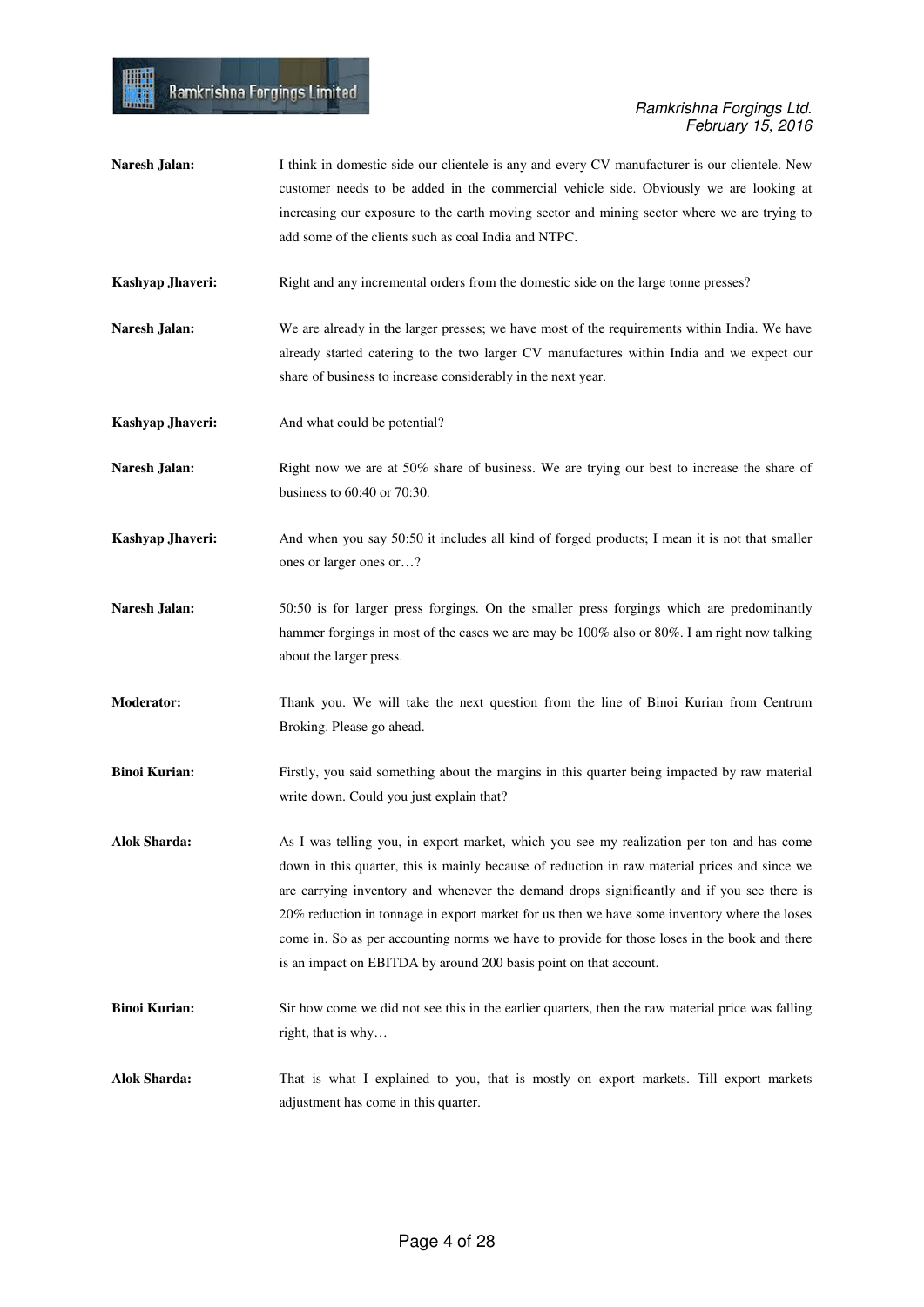| <b>Binoi Kurian:</b> | And nothing is exposed, I just want to know what is the volume capable from the 12,500 press,<br>what is at peak capacity; how much volumes can you generate from there as well as 6300<br>tonnes?                                                                                                                                                                                                                                                                                                                                 |
|----------------------|------------------------------------------------------------------------------------------------------------------------------------------------------------------------------------------------------------------------------------------------------------------------------------------------------------------------------------------------------------------------------------------------------------------------------------------------------------------------------------------------------------------------------------|
| <b>Alok Sharda:</b>  | As we tell you the entire press project all 4 presses taken together we can do 80,000 tonnes of<br>capacity out of which it excludes 6300 and 12,500 and then we have around 17,500 tonnes of<br>capacity. So these two presses taken together, roughly 53,000-54,000 tonnes.                                                                                                                                                                                                                                                      |
| <b>Binoi Kurian:</b> | Sorry, the split between 12,500 and 6000/                                                                                                                                                                                                                                                                                                                                                                                                                                                                                          |
| <b>Alok Sharda:</b>  | That is around 45,000.                                                                                                                                                                                                                                                                                                                                                                                                                                                                                                             |
| <b>Binoi Kurian:</b> | Okay and so if the utilization say this 53,000 capacity, the utilization for FY17 is say 50%,<br>would margin be impacted?                                                                                                                                                                                                                                                                                                                                                                                                         |
| <b>Alok Sharda:</b>  | That is what we are projecting. If you look at 16-17, as we have just started our 12,500 tonnes<br>press and as Mr. Jalan also told we are sending samples for approval, then we have domestic<br>order book. So we are hoping to build up those capacity utilizations for 12,500 level in the next<br>financial year basically and going forward we are hoping that by 4 <sup>th</sup> quarter we should come to<br>70%-80% capacity utilization level, which can give on an average for us 40%-50% utilization<br>for next year. |
| <b>Binoi Kurian:</b> | So would you see some margin impact at 50% like a negative?                                                                                                                                                                                                                                                                                                                                                                                                                                                                        |
| <b>Alok Sharda:</b>  | Yes, margin impact will be better. Margin impact on a full year basis you will not see<br>significantly but earlier operational leverage will not be great. So it will be lower margin and<br>going forward once you are at 70%-80% margin, the margin is significantly improved.                                                                                                                                                                                                                                                  |
| <b>Binoi Kurian:</b> | Could you give the CAPEX forecast for 17 and 18?                                                                                                                                                                                                                                                                                                                                                                                                                                                                                   |
| <b>Alok Sharda:</b>  | Not significant, normal CAPEX.                                                                                                                                                                                                                                                                                                                                                                                                                                                                                                     |
| <b>Binoi Kurian:</b> | Like around got 100 crores?                                                                                                                                                                                                                                                                                                                                                                                                                                                                                                        |
| <b>Alok Sharda:</b>  | Not even that, 30-40 crores.                                                                                                                                                                                                                                                                                                                                                                                                                                                                                                       |
| <b>Moderator:</b>    | Thank you. We will take the next question from the line of Abhijeet Dey from BNP Paribas<br>Mutual Fund. Please go ahead.                                                                                                                                                                                                                                                                                                                                                                                                          |
| <b>Abhijeet Dey:</b> | If you can just start by giving the breakup between domestic and export tonnage for this<br>quarter?                                                                                                                                                                                                                                                                                                                                                                                                                               |
| Naresh Jalan:        | Export we have done 6450 tonnes and domestic is around 12,050 tonnes.                                                                                                                                                                                                                                                                                                                                                                                                                                                              |

H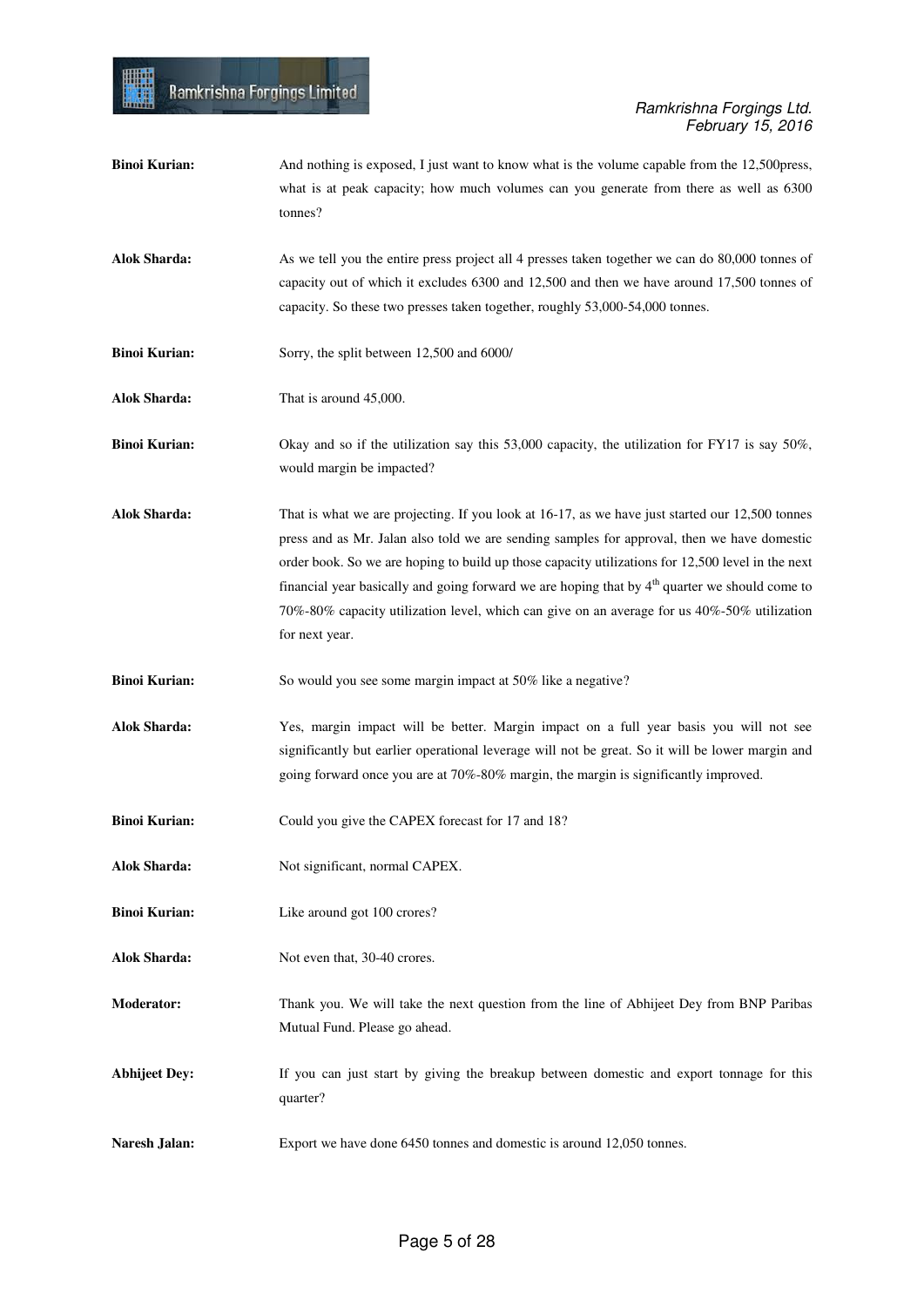| <b>Abhijeet Dey:</b> | And same quarter sir last year, if you can just tell me?                                                                                                                                                                                                                                                                                                                                               |
|----------------------|--------------------------------------------------------------------------------------------------------------------------------------------------------------------------------------------------------------------------------------------------------------------------------------------------------------------------------------------------------------------------------------------------------|
| <b>Alok Sharda:</b>  | We have not shared last quarters number because at that time we were not maintaining. So we<br>have started doing from current year.                                                                                                                                                                                                                                                                   |
| <b>Abhijeet Dey:</b> | But you mentioned it is 20% fall in tonnage export side, right?                                                                                                                                                                                                                                                                                                                                        |
| <b>Alok Sharda:</b>  | No, I am saying immediately last quarter.                                                                                                                                                                                                                                                                                                                                                              |
| <b>Abhijeet Dey:</b> | Q2 you are saying?                                                                                                                                                                                                                                                                                                                                                                                     |
| <b>Alok Sharda:</b>  | Q2 I am saying. Q2 we have shared you a number of 8200 tonnes. So there if you see there is<br>around 20% fall in tonnage.                                                                                                                                                                                                                                                                             |
| <b>Abhijeet Dey:</b> | And sir one last thing I needed to ask you. In terms of your export contract with Dana, Meritor<br>or anybody else, is the raw material a complete pass through or there is a clause where you<br>can?                                                                                                                                                                                                 |
| Naresh Jalan:        | Raw material is a complete pass through. If it falls, we have to pass on the benefit it increases,<br>we get that increase also. It is basically one quarter adjustment. One quarter effect will come to<br>the balance sheet, increase or decrease and from next quarter it is pass on.                                                                                                               |
| <b>Abhijeet Dey:</b> | And what about the currency sir?                                                                                                                                                                                                                                                                                                                                                                       |
| Naresh Jalan:        | Currency is not passed on. It is basically contract to contract. Some contract it is complete pass<br>on based on exchange rate plus minus 5% but in some cases it is no pass on. It is fixed<br>currency for 5 years.                                                                                                                                                                                 |
| <b>Moderator:</b>    | Thank you. We will take the next question from Dhiral Shah from GEPL Capital. Please go<br>ahead.                                                                                                                                                                                                                                                                                                      |
| <b>Dhiral Shah:</b>  | Sir what is the current market share, currently in domestic market?                                                                                                                                                                                                                                                                                                                                    |
| <b>Alok Sharda:</b>  | It depends, current market share. It depends on clientele basically and product mix. Average<br>entire the Tata Motors may be in some components we are 100% and some components we are<br>as low as 30%, depends basically on component basis. So we will not be able to give you exact<br>breakup in terms of market share, in terms of domestic. Basically it depends on component to<br>component. |
| <b>Dhiral Shah:</b>  | And sir when do you see this North American truck market to improve?                                                                                                                                                                                                                                                                                                                                   |
| <b>Alok Sharda:</b>  | What we are seeing already some improvements already happening from this quarter onwards<br>and basically what Alok also said in the initial stage of his presentation that what we feel that it<br>was one off incidents of inventory correction going on and if you see the entire last year                                                                                                         |

■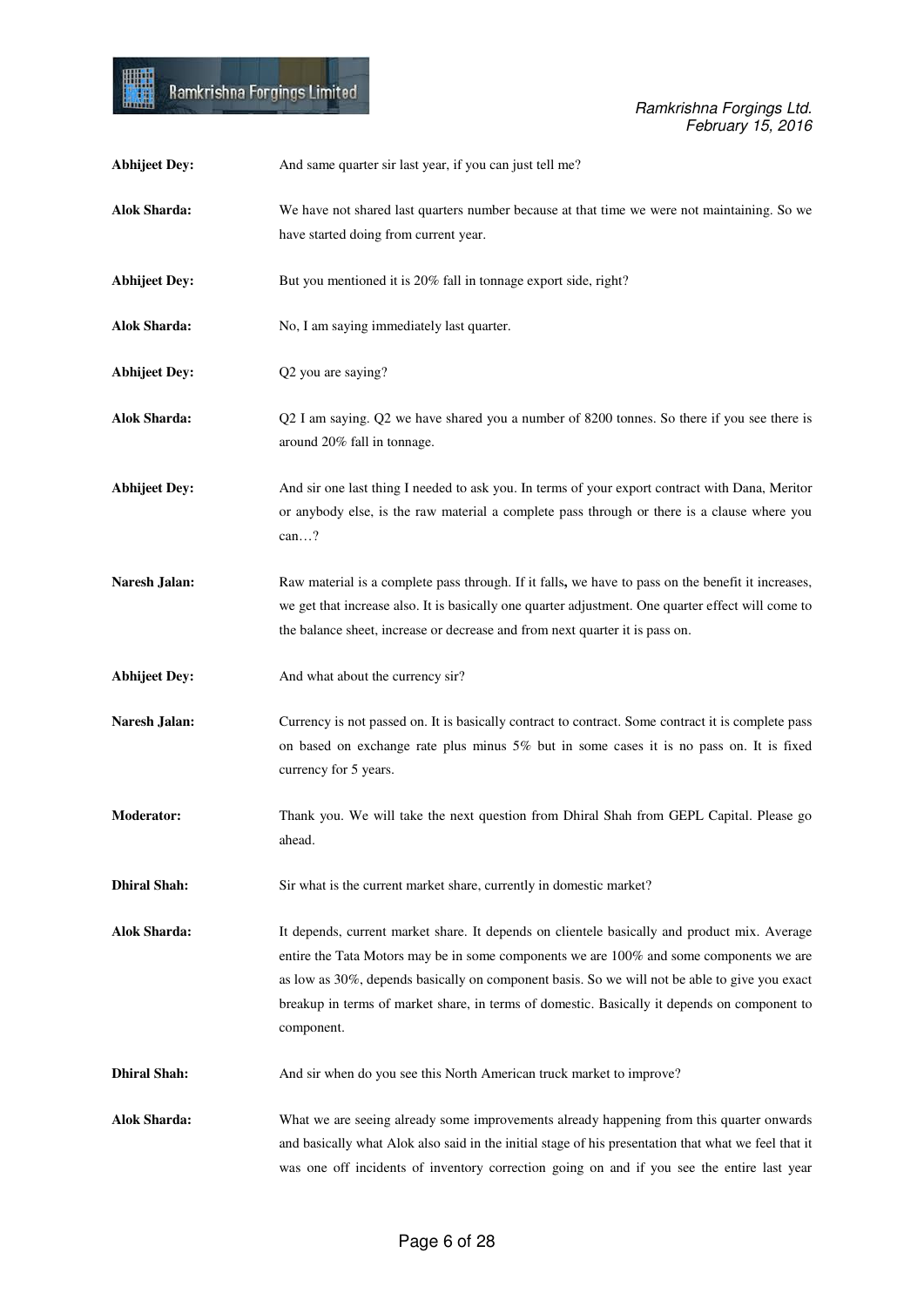history of North American class 8 trucks, first quarter or first half was exorbitantly very high and next half was absolutely low but in average if you see they maintain the same and what we, whatever information we have from the manufacturers or OEMs over there, this year we may not see the growth happening but we may see stagnant absolute flat markets, vis-à-vis the whole year average. So what we feel that we are going to be very comfortable this year. Once what pain we have already gone through is the inventory correction but what we expect next year, this full year is going to be very calm and going up in terms of supplies.

**Dhiral Shah:** Lastly what is the outlook for FY17 in terms of revenue as well as EBITDA?

**Naresh Jalan:** Next year we are just waiting for this international pricing adjustments to come and typically we are not revising any guidance and whatever we talked about earlier up around 115,000 tonnes we are looking at that number because sales is very difficult to predict given that raw material behavioral and the changes it is doing from 20%-25% coming down and again with government coming up with duties I do not know what will happen to alloy steel, so we are not able to forecast on the topline number but yes on the tonnage side we are looking at the same number.

**Dhiral Shah:** Okay, 1,50,000 tonnes?

**Naresh Jalan:** 1,15,000 tonnes.

**Moderator:** Thank you. We will take the next question from the line of Jagdish Bhanushali from Florine Tree Advisors. Please go ahead.

**Jagdish Bhanushali:** Just missed some data points. The total tonnage sales which I heard is 18,500?

- Naresh Jalan: Right.
- **Jagdish Bhanushali:** And how much will be exports?

Naresh Jalan: Exports is 6450, domestic is 12,050.

**Jagdish Bhanushali:** And you just gave a guidance of 1,15,000 tonnes and just Nareshiji also mentioned that the outlook is probably flat in FY17 for class 8 trucks is what is coming up from the OEMs at the moment. So what gives us the bullishness in terms of tonnage that we will be able to achieve 115 from about 75,000 or 80,000 tonnes from here on, from FY16?

**Alok Sharda:** I think you got me wrong. I have told you that we get a flattish outlook vis-à-vis average of sales what has happened last year. Last year in class 8 trucks first half was exorbitantly very high and second half was absolutely low. But on the average side if you look, so what has happened if you see, first half for us was very good. Last quarter because of sales absolutely going crazily down we were badly hit with inventories piled up in North America. Once that inventory is cleared what we see this year, we will again continue to grow because if they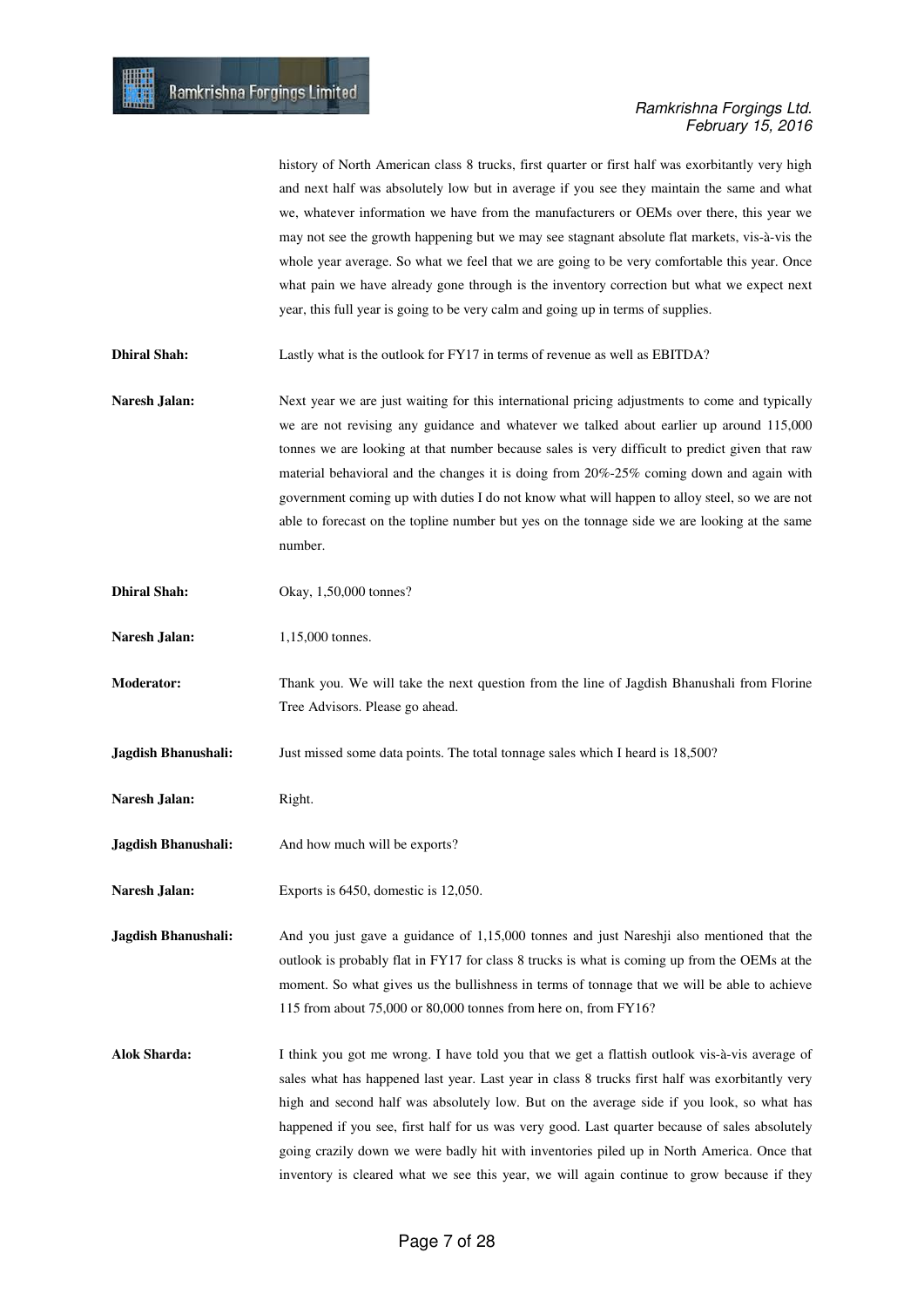maintain that average of 2,70,000 vehicles also for the full year on class 8 side we will be able to do much better what we have done in last quarter.

**Naresh Jalan:** And Jagdish another thing you need to understand is what is the advantage you are seeing is, this does not include any quantity from 12,500 tonnes. It does not include significant quantity from 6300 tonnes press also because the moment it started commission there is a slowdown in the global market. third if you see, domestic is doing extremely well and we are hoping that year-on-year if you compared 15-16 with 16-17 domestic we are looking at 25% to 30% growth. So again on the newer presses we have today order book which is for the domestic market. So what we are looking at, can we start from the Q1 domestic in a decent way where come to 30%-35% utilization level on the bigger press so that will help us to pull the numbers slowly. But yes we are quite confident that we should do this number. So that is what our internal targets are much higher but we are looking at 115,000 at least for this full year.

**Jagdish Bhanushali:** So just to understand when we say 30%-35% utilization to be achieved that is from the domestic itself from a 12,500?

**Naresh Jalan:** Domestic itself.

**Jagdish Bhanushali:** For the annual, alright. So that sounds quite bullish and if I get a sense how much would be the total capacity tied up with the 12,500 tonnes at the moment if…

- **Naresh Jalan:** As of now 60% approximately is tied up and out of that we have already received approvals from OEMs to the tune of, from domestic almost 40% of the capacity utilization. Export samples like I told earlier also, it is expected to be shipped out in the month of March and April. So we expect that approvals to come in the second half of FY17. So we will have full half year sales of FY17 on the export front on all those components.
- **Jagdish Bhanushali:** So wanted to understand if the classic truck again, once again there is a degrowth that happens probably when we say flat, probably a 3%-4% degrowth in the North American market. So what sort of outlook does it change for us?

Naresh Jalan: We have right now budged basically based on 2,62,000 vehicles, class 8 truck vehicles being manufactured in North American market and I do not think, vis-à-vis last year of 3,30,000 vehicles. So full last year if you see North American class 8 trucks is 3,30,000 vehicles and we have budgeted based on 2,65,000 vehicles. So we have built in all those drops and everything. Based on that we have made our projections of 1,15,000 based on 2,62,000 vehicles.

**Jagdish Bhanushali:** And when we say that our 45,000 tonnes press line, probably about 50% is tied up. So is there a shift from any other press line to that particular press line, so that our tonnage would probably be little lesser on those fronts or…?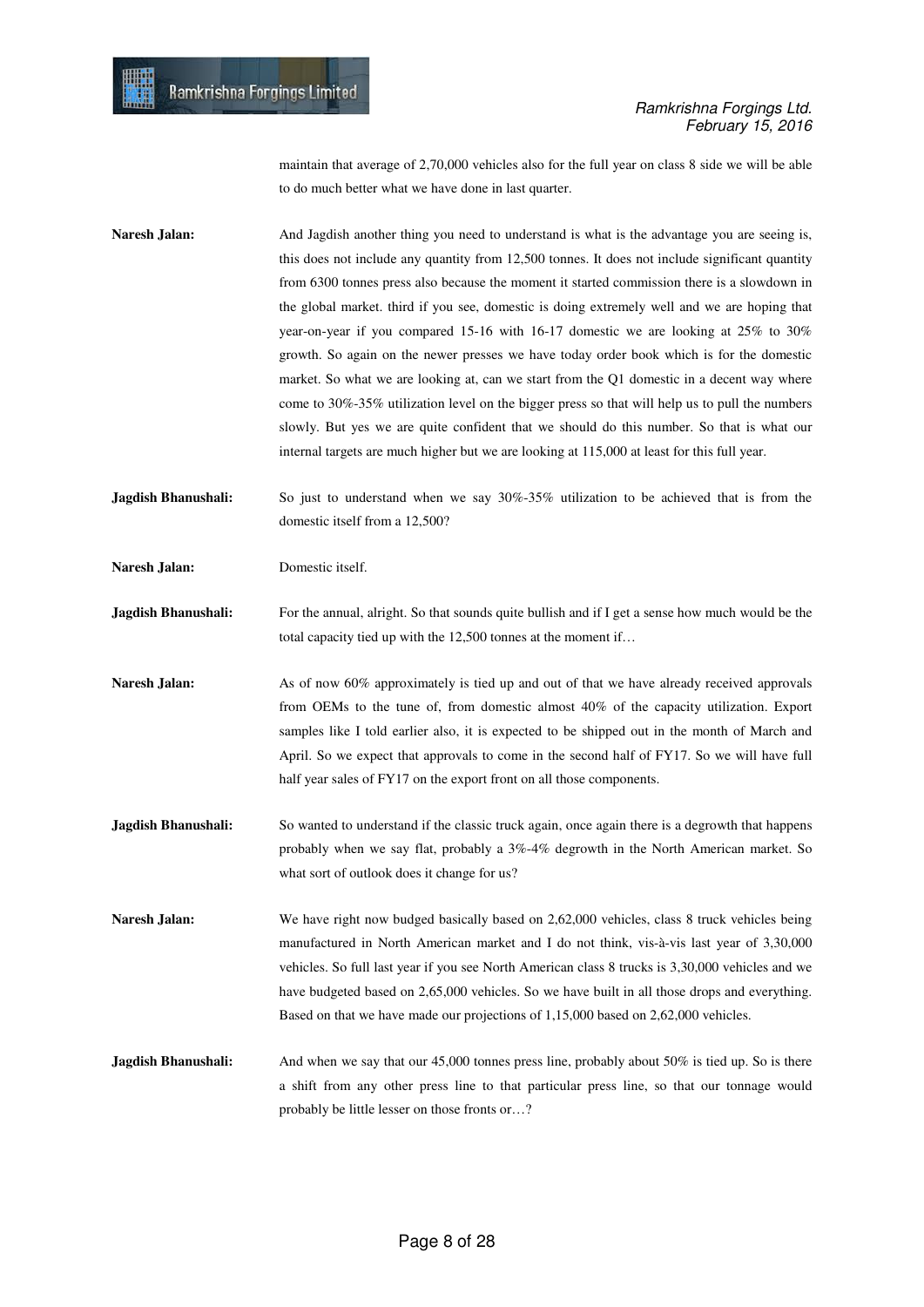- **Naresh Jalan:** No, we have not internally shifted anything. Ours is absolutely a new business or new components and we will prefer making only bigger component on this press, if we trip that it will be operationally a very inefficient product.
- **Jagdish Bhanushali:** At the first, because of the operational leverage?

- **Naresh Jalan:** Yes.
- **Jagdish Bhanushali:** And when we say 200 basis points inventory corrections has happened, has hit us, this particular quarter. So again do we see our margins shifting back in Q4 by 200 basis points, 150 basis points or so?
- Alok Sharda: It can. I do not know what the raw material prices, again the movements are there. As of now what we see that if raw material prices will remain flat and what it is right now we will regain what has been lost, but in case there is further, as an entrepreneur I do not believe that raw material prices from here on can go any further downwards. But if it goes up we will reap the benefits of those. So it is both way cycle.
- **Jagdish Bhanushali:** Another thing I wanted to understand is that our realization per tonne has dropped. So how much would be attributed to the change in raw material pricing and the change in product mix?
- **Naresh Jalan:** On export side, it is mostly on account of change in raw material prices, if you see that export side the fall is 30% where the tonnage has come down by 17%-18%. So 12%-13% impact is coming on that account. Second is if you see the change in product mix from export to domestic also affect because domestic sales realizations are lower and we have sold little more forgings in this current quarter. So where again realizations are lower so we are seeing the lower valuation.
- **Jagdish Bhanushali:** And just the last question I would have is, could we get a sense of how much is the gross debt at the moment with us?
- **Naresh Jalan:** Around 820 crores.
- **Jagdish Bhanushali:** And cash component?
- **Naresh Jalan:** We do not have major cash, it is net debt also.
- **Moderator:** Thank you. We will take the next question from the line of Kashyap Jhaveri from Capital 72 Advisors. Please go ahead.
- **Kashyap Jhaveri:** The earlier question you mentioned about 100% of export is class 8, you mean for the new press line or the whole of the export revenue put together?
- Naresh Jalan: All of the exports right now is class 8.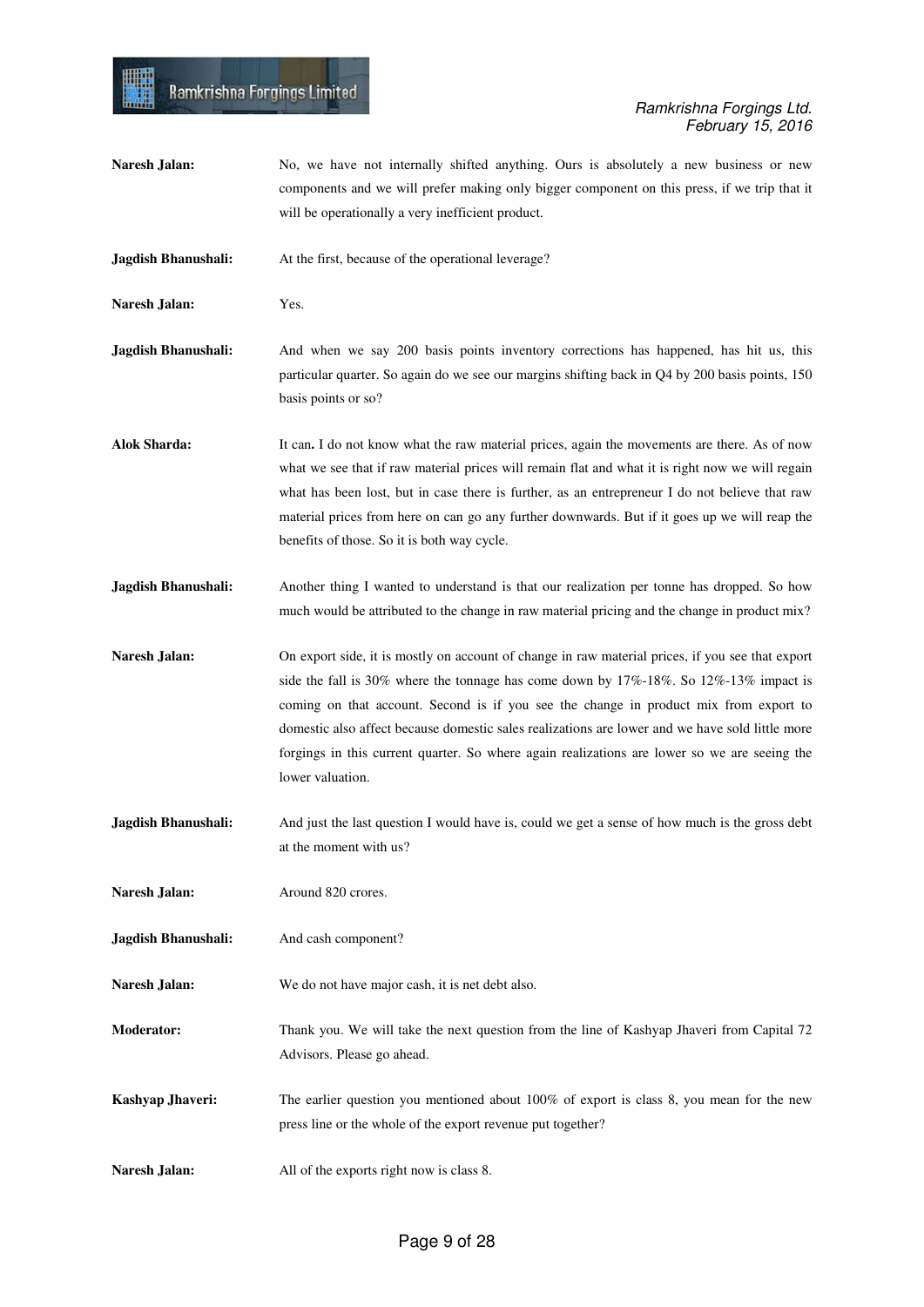| Kashyap Jhaveri:     | And you mentioned about target of 115,000 tonnes in FY17, now earlier we had a target of<br>about 1800 crores in rupees in terms of topline in FY18, so does that?                                                                                                                                                                                                                                                                                                                                                                                                                                                                    |
|----------------------|---------------------------------------------------------------------------------------------------------------------------------------------------------------------------------------------------------------------------------------------------------------------------------------------------------------------------------------------------------------------------------------------------------------------------------------------------------------------------------------------------------------------------------------------------------------------------------------------------------------------------------------|
| Naresh Jalan:        | We never said 1800 crores. We talked about 1500. We have a higher tonnage and we have<br>talked to about 1500. If you see on the last call we talked about 115,000 tonnes and around<br>1300 crores topline.                                                                                                                                                                                                                                                                                                                                                                                                                          |
| Kashyap Jhaveri:     | And if FY18 what would be the tonnage?                                                                                                                                                                                                                                                                                                                                                                                                                                                                                                                                                                                                |
| Naresh Jalan:        | It is very difficult for us to give guidance to that, given the volatility and the global scenario<br>that is very difficult                                                                                                                                                                                                                                                                                                                                                                                                                                                                                                          |
| Kashyap Jhaveri:     | And in this quarter if you have to adjust for this 200 basis points of this inventory markdown,<br>would our EBITDA per tonne would have remained same as the previous quarter, it would<br>have improved or?                                                                                                                                                                                                                                                                                                                                                                                                                         |
| Naresh Jalan:        | EBITDA per tonne for us is to be seen domestically and exports separately. What you see is a<br>total mix and divided by It will not be same. Even if you add this around 2% adjustment<br>EBITDA per tonne still will be lower because the product mix has changed from export market<br>to domestic significantly this quarter. See you have to see what are domestic per ton and<br>EBITDA, what is exports, so which way it is very, we do not share that and it will be very<br>difficult for us to calculate that. So that is why we always say, last call also I told you have to<br>look at EBITDA in percentage were we are. |
| <b>Moderator:</b>    | Thank you. We will take the next question from Mukesh Saraf from Spark Capital. Please go<br>ahead.                                                                                                                                                                                                                                                                                                                                                                                                                                                                                                                                   |
| <b>Mukesh Saraf:</b> | Sir first question is on the domestic tonnage. I am seeing that on a Q-o-Q basis you have seen a<br>12% growth in tonnage supplied but revenue is more or less flat, the domestic revenue. So this<br>12% which has got negated just wanted to understand how much is this because of raw<br>material pricing or is it that the product mix is weaker or are you kind of pricing the product<br>kind of slightly lower in order to get this presses utilized and kind of enter new customers in<br>the domestic business?                                                                                                             |
| <b>Alok Sharda:</b>  | Two parts I would say, some part is some part is coming from raw material adjustments, raw<br>material coming down around $4\%$ -5% growing on that account and as I told you just in the<br>previous question we have sold little more forgings than machines. So if we sold more forgings<br>then realization comes lower.                                                                                                                                                                                                                                                                                                          |
| <b>Mukesh Saraf:</b> | So can we assume that $4\% -5\%$ is because of raw material coming down and the remaining $5\%$<br>is product mix?                                                                                                                                                                                                                                                                                                                                                                                                                                                                                                                    |
| Naresh Jalan:        | Yes.                                                                                                                                                                                                                                                                                                                                                                                                                                                                                                                                                                                                                                  |

H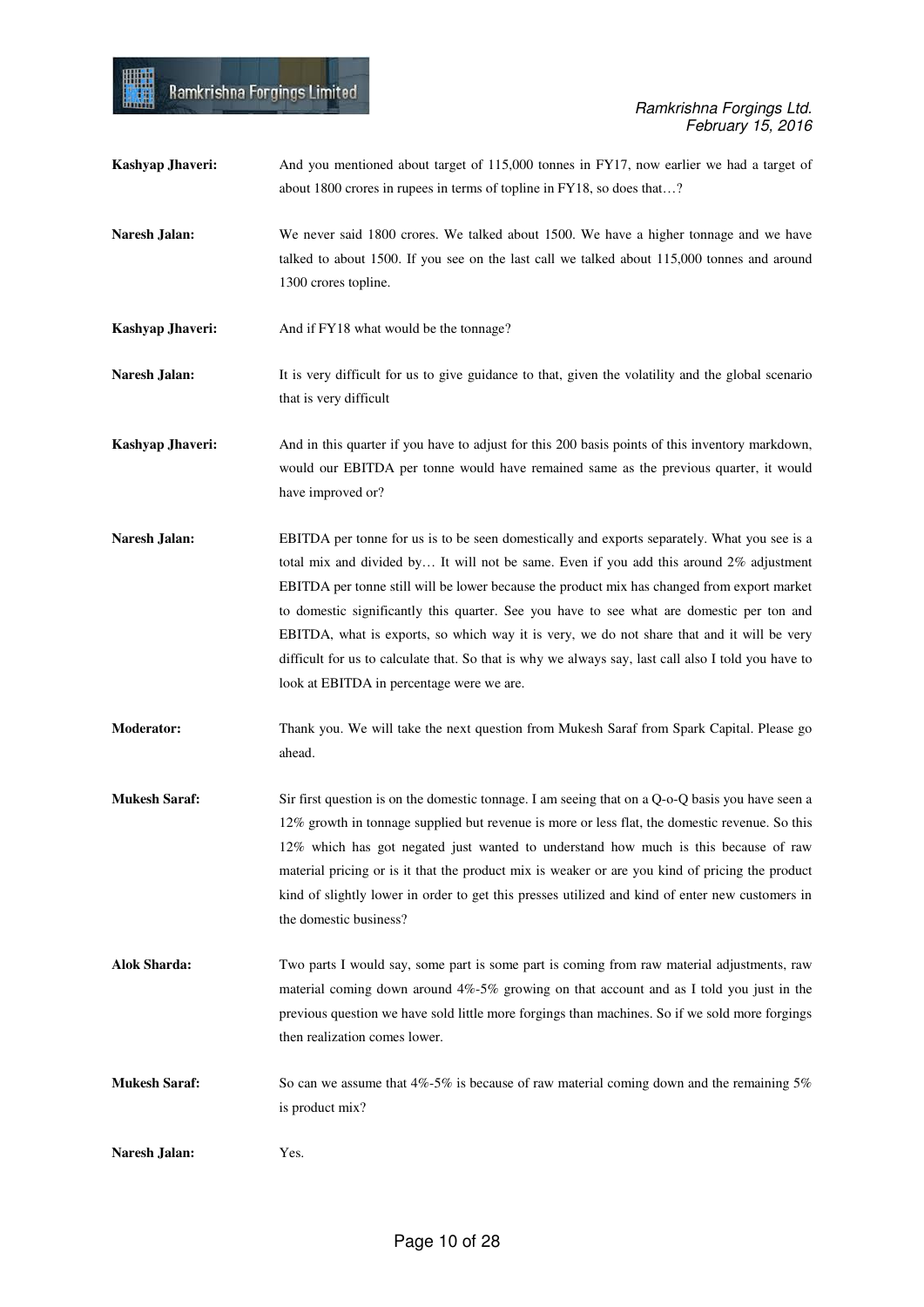■

| <b>Mukesh Saraf:</b> | There is no component of lower pricing or?                                                                                                                                                                                                                                                                                                                                                                                                                                                                                                                     |
|----------------------|----------------------------------------------------------------------------------------------------------------------------------------------------------------------------------------------------------------------------------------------------------------------------------------------------------------------------------------------------------------------------------------------------------------------------------------------------------------------------------------------------------------------------------------------------------------|
| <b>Alok Sharda:</b>  | No. I think we will never do any pricing adjustment to get business.                                                                                                                                                                                                                                                                                                                                                                                                                                                                                           |
| <b>Mukesh Saraf:</b> | My second question is on the export tonnage like last quarter we were at about 8200 tonnes of<br>exports and this quarter we are at 6400 and you would mention clearly that there was<br>obviously inventory and stuff that led to this one-time impact. So just trying to understand now<br>that January and half of February is done, do you see us going back to that 8000 level in this<br>quarter itself, this March quarter itself or is there some bit more pain of this inventory<br>correction left?                                                  |
| Naresh Jalan:        | No, we have considerably improved over what happened in the last quarter, but to go full<br>blown I think it will be first quarter of next year.                                                                                                                                                                                                                                                                                                                                                                                                               |
| <b>Mukesh Saraf:</b> | Okay, first quarter next year we will go back to that 8200 kind of level?                                                                                                                                                                                                                                                                                                                                                                                                                                                                                      |
| Naresh Jalan:        | I think we can go more than that also.                                                                                                                                                                                                                                                                                                                                                                                                                                                                                                                         |
| <b>Mukesh Saraf:</b> | And last question on you had said samples you would be sending in March, so typically how<br>long does it take for it to get approved and?                                                                                                                                                                                                                                                                                                                                                                                                                     |
| <b>Alok Sharda:</b>  | It depends, basically it is need based test. Some samples get approved overnight also. It<br>basically need based; how fast the customer wants to launch the supplier. It all depends on how<br>fast they would like to get into that business with the supplier. But what we feel that it should<br>take at least 3 months' time. That is the reason I told in the call earlier also that we expect that<br>we do full half year last two quarters of sales in exports from the new press for approval<br>sample which are being sent in the next two months. |
| <b>Mukesh Saraf:</b> | So in your estimates for FY17 you have factored in 3 months of time for ?                                                                                                                                                                                                                                                                                                                                                                                                                                                                                      |
| Naresh Jalan:        | No we have factored in 6 months' time, that is the reason last two quarters                                                                                                                                                                                                                                                                                                                                                                                                                                                                                    |
| <b>Mukesh Saraf:</b> | One last question sir, in this whole turmoil on the North American class 8 trucks obviously that<br>is your key export segment and you probably have one large customer. Do you see an issue?                                                                                                                                                                                                                                                                                                                                                                  |
| Naresh Jalan:        | We have couple of large customers, not one large customer, we have couple of large<br>customers.                                                                                                                                                                                                                                                                                                                                                                                                                                                               |
| <b>Mukesh Saraf:</b> | But do you see some kind of a market share shift for these customers given there has been kind<br>of pain or are you confident that your customers have been maintaining their market share in<br>their supplies to the OEMs?                                                                                                                                                                                                                                                                                                                                  |
| Naresh Jalan:        | We have not got into the basics of what my customer ultimately has increased his market share<br>or lost his market share with the OEM. Our main concern is to increase our own market base in                                                                                                                                                                                                                                                                                                                                                                 |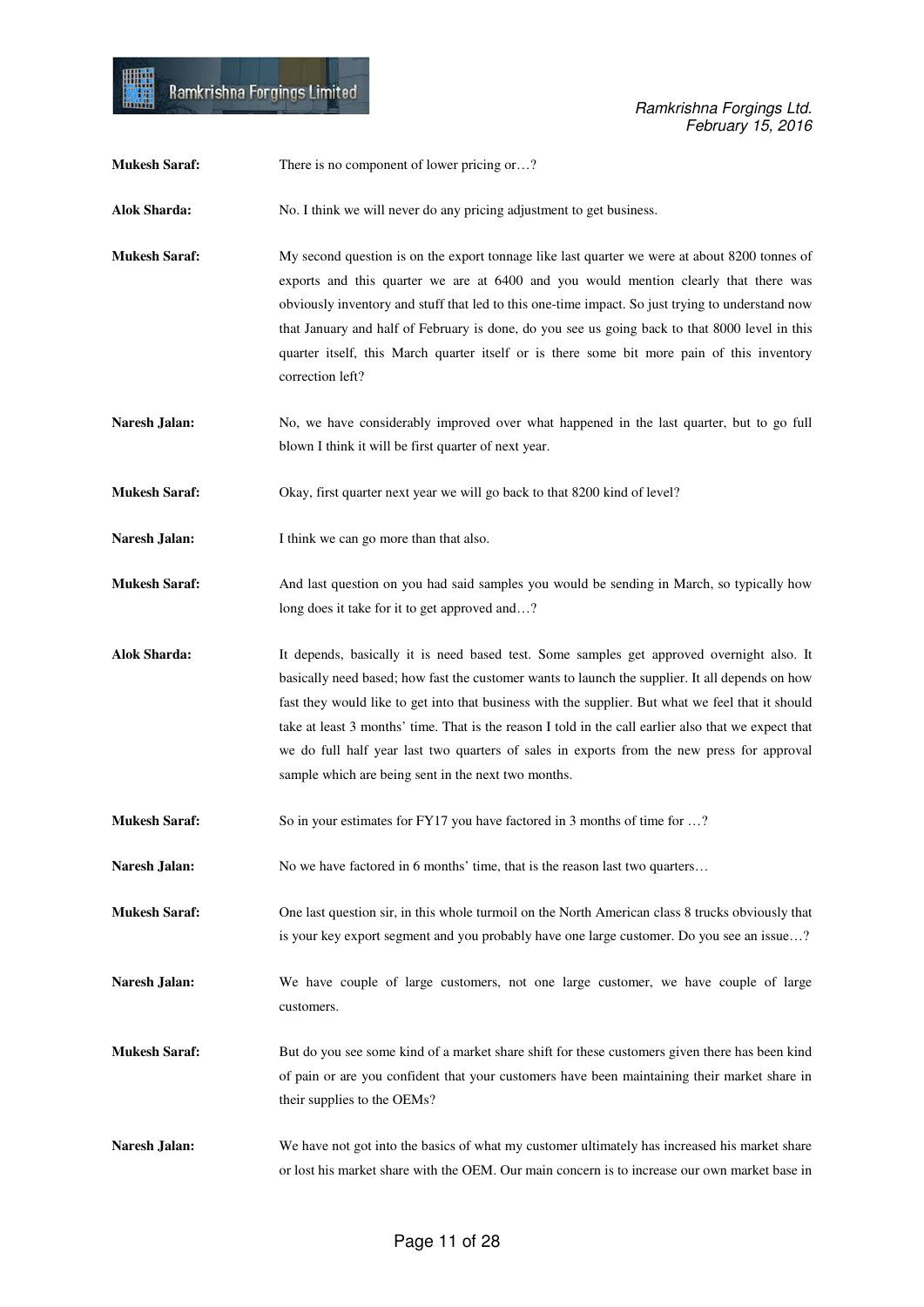North American market. So we are on the process of adding couple of new customers also in this year and for which already we have received approvals, we have already completed the commercial negotiation and other things with the…

**Mukesh Saraf:** So these are from the new presses sir, these that you are...?

Naresh Jalan: Yes from the new presses, some are from the old presses also. We cannot only talk about the new presses from the customer. It is a basket business which we are right now we are talking to couple of buyers which we will be able to see most of them coming in the first quarter of Q2 of this year with agreements in place and we will see samples and other things in the Q3 going to those customers. So there are lot of customers within Europe and US, which company has added within last 2-3 months but we will see daylight of those customers in Q3 and Q4 of this year.

**Mukesh Saraf:** So just summing it up, just as a summary what I understood is that you are saying that despite the class 8 weakness you have kind of factored in 262 and you are saying that your customers, 2-3 large customers you do not expect any kind of reduction in off take from them?

Naresh Jalan: No we do not expect.

**Moderator:** Thank you. We will take the next question from the line of Aditya Sundaram from Edelweiss. Please go ahead.

- **Aditya Sundaram:** I just had a question basically on, first a house keeping question on other expenses. For the quarter it has come down significantly from about in Q2 level 73 to about 65, why exactly is that, the other expenses have come down?
- Naresh Jalan: These expenses are mostly related to export. exports wouldhavecome down by 20% accordingly they have also come down.

Aditya Sundaram: So could you just explain the nature of these?

**Naresh Jalan:** Freight expenses actually.

**Aditya Sundaram:** Okay, sir my next question is basically on our overall sales target. We were looking at about 1350 crores for FY17, I just wanted to know considering the number that you gave about 115,000 tonnes this thing you are expecting sales of next year, what do you think we will end that in FY16 roughly as a number?

Alok Sharda: I told you the problem is the raw material factor actually. The way the things are ...

**Aditya Sundaram:** No, just the tonnage sir. I am talking about the tonnage.

Alok Sharda: The tonnage we said 115,000 right?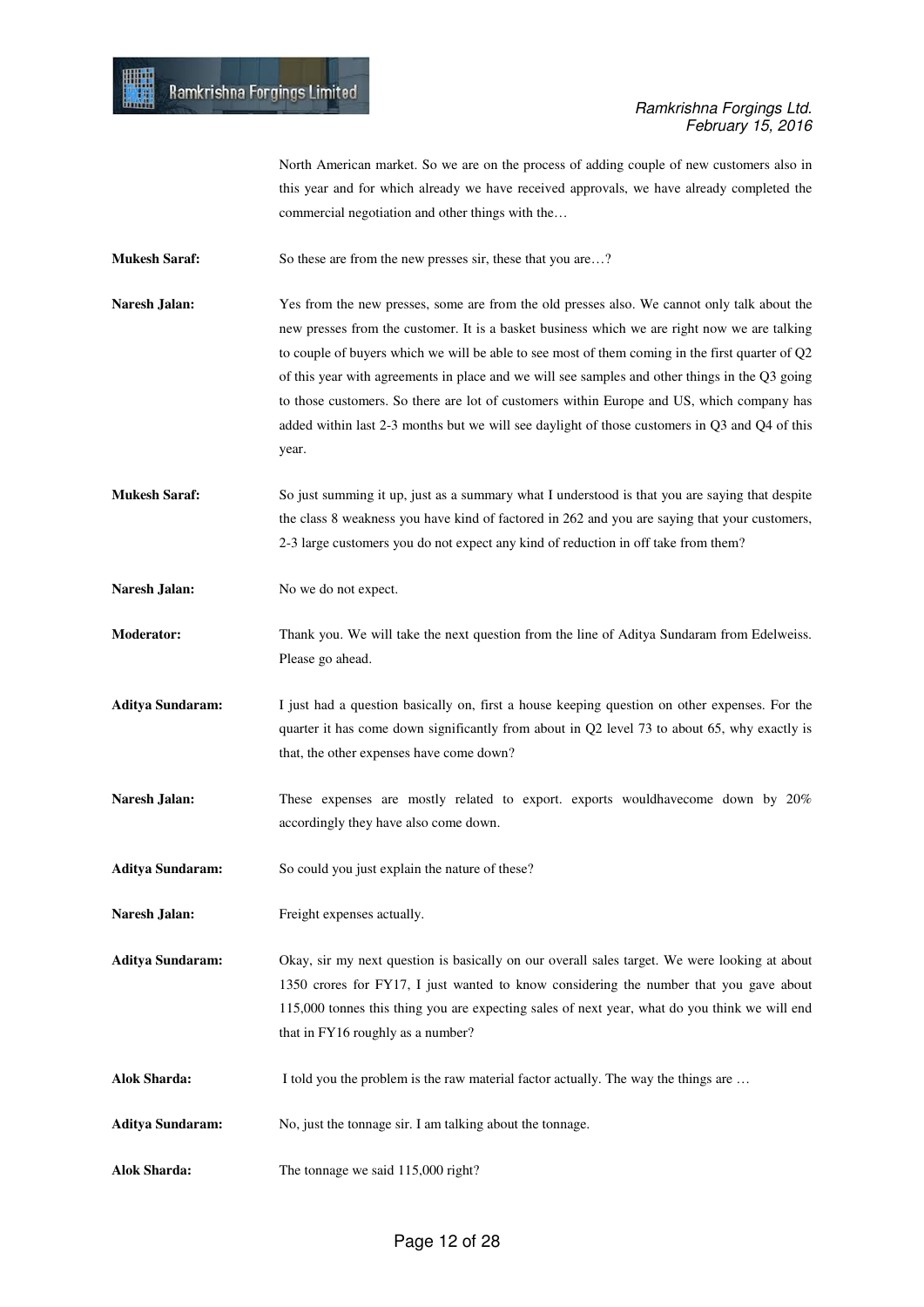| <b>Aditya Sundaram:</b> | That is for FY17 you were targeting correct?                                                                                                                                                                                                                                                                                                                                                                                                                                                                                                                                                                                                                                                                                                                                                                      |
|-------------------------|-------------------------------------------------------------------------------------------------------------------------------------------------------------------------------------------------------------------------------------------------------------------------------------------------------------------------------------------------------------------------------------------------------------------------------------------------------------------------------------------------------------------------------------------------------------------------------------------------------------------------------------------------------------------------------------------------------------------------------------------------------------------------------------------------------------------|
| <b>Alok Sharda:</b>     | Yes.                                                                                                                                                                                                                                                                                                                                                                                                                                                                                                                                                                                                                                                                                                                                                                                                              |
| <b>Aditya Sundaram:</b> | And what are you targeting, what do you think we could end by FY16?                                                                                                                                                                                                                                                                                                                                                                                                                                                                                                                                                                                                                                                                                                                                               |
| Naresh Jalan:           | FY16 we said it is around 80,000 tonnes. This quarter we will be adding quantities of 12,500<br>tonnes and 6300 also some quantity. So we will be closing around 80,000 tonnes.                                                                                                                                                                                                                                                                                                                                                                                                                                                                                                                                                                                                                                   |
| <b>Aditya Sundaram:</b> | So that is basically what I am looking at is like roughly let us say a ballpark of $44\%$ growth.<br>Now you have budgeted for the overall class 8 trucks going down to about 21% overall and as<br>per our revenue target if I just assume you do 200 crores in the next quarter, you end up at<br>about 850 odd crores. So 850-13,000 about 58% year-on-year. So now I am just trying to<br>figure out the slowdown in class 8 trucks and even domestic grant is doing very well. But to do<br>a growth number like this 13,000, you will have to have some content addition or market share<br>gain significantly in the class 8 truck markets. So you think that such a huge growth is possible<br>and we can actually see this kind of market share gain and content addition immediately in<br>FY17 for us? |
| Naresh Jalan:           | I think what we are missing over here right now that 12,500 tonnes press is very recent<br>addition in terms of capacity and heavy tonnage press, so each component is also very heavy,<br>an average weight of each component is close to around 90 kg. So obviously the pricing of that<br>component is also different. If we are able to utilize $50\%$ of that on the average of that for the<br>full year, whatever we are talking right now, is very easy achievable targets, 80,000 tonnes this<br>year and if you are talking about from 45,000 tonnes of available capacity from 12,500 tonnes<br>press an if you are able to achieve only 50% of that. I do not think what we are talking is very<br>herculean task to achieve.                                                                         |
| <b>Aditya Sundaram:</b> | Okay fine. So the major, then the growth there is basically the tonnage growth that is coming<br>in is through content addition or it will be basically through market share gain for a single<br>component, where will that be,                                                                                                                                                                                                                                                                                                                                                                                                                                                                                                                                                                                  |
| Naresh Jalan            | premix of both content as well as market share gains within domestic as well as in exports.                                                                                                                                                                                                                                                                                                                                                                                                                                                                                                                                                                                                                                                                                                                       |
| <b>Aditya Sundaram</b>  | And if I just we go a little more granular we are largely, we are providing to the crankshaft the<br>front axle beam and the axles we will be supplying in terms of?                                                                                                                                                                                                                                                                                                                                                                                                                                                                                                                                                                                                                                              |
| Naresh Jalan:           | No, we are suppliers of front axle beams, crankshafts and basically front axle and rear axle<br>components. To sum it up it is front axle and rear axle components.                                                                                                                                                                                                                                                                                                                                                                                                                                                                                                                                                                                                                                               |
| <b>Alok Sharda:</b>     | Aditya, one more thing, you have missed out in this tonnage is the growth which my existing<br>businesses will get on the domestic business also. If domestic grows by another $20\% - 25\%$<br>whatever we have sold here till this year, there will be growth on that also.                                                                                                                                                                                                                                                                                                                                                                                                                                                                                                                                     |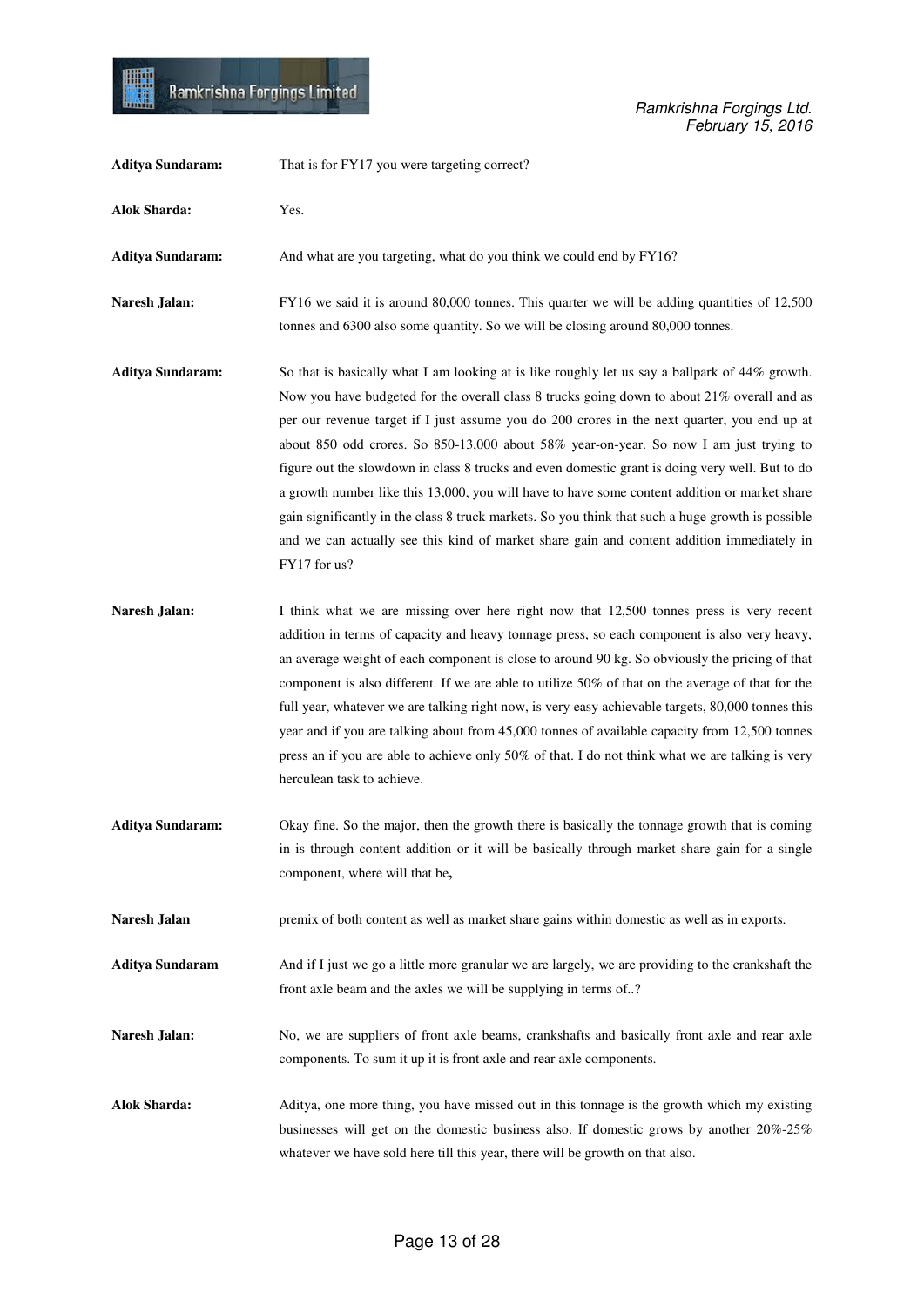**Aditya Sundaram:** Correct. That I agree sir. That is why actually my next question was that only, I wanted to know the domestic size, are we largely tier 2 do we supply to automotive Meritor or Tata Motors and Ashok Leyland form a significant portion of our share in the domestic as per this quarter?

Ramkrishna Forgings Limited

**Alok Sharda:** Tata Motors today for RKFL is 50% in the entire periphery of pan India Tata Motors. We are close to around 50% of our business domestic ways to Tata Motors. Big customer is Volvo Eicher for us and then it is Ashok Leyland. We have supplies to automotive axles but that comes only 1%-2% of our entire business.

**Moderator:** Thank you. We will take the next question from the line of Paras Nagda from Enam Holdings. Please go ahead.

**Paras Nagda:** Sir first question I had was on this 12,500 tonnes, I understand the economics of the press are very high when it comes to very high capacity utilization. So if you could make me understand the economics that 70%-80% capacity utilization what can be the peak margins and EBITDA which can be looked at from this press alone?

Naresh Jalan: Paras, we are at 75%-80% utilization with press consumed at more than 23% margin.

- **Paras Nagda:** And sir the second question is on the impact of minimum import price, what kind of changes, what kind of thought process do you have on raw material sourcing and raw material costing and pricing?
- **Alok Sharda:** Minimum import price, I think if you see I think we are still unclear. Government has imposed minimum import price on carbon steel and basically whatever has come out information we do not see anything related to allow steel. So at carbon steel, if alloy steel import, there is no minimum import price for alloy steel. So if we take a carbon steel benchmark we do not see any price increase in terms of steel in alloy steel which is going to be absorbed by the market. So either the government needs to come up with the clarification what they want, if they would import minimum import price has to increase for alloy steel but if the benchmark is going to be carbon steel that is \$470 I think roughly aroundINR38,000 in carbon steel. So I do not think steel manufacturers will be able to increase any pricing in the alloy steel.

**Paras Nagda:** As a book keeping question what can be our peak interest and depreciation from current level?

- **Naresh Jalan:** Our interest cost if you see this includes interest cost, bank charges 4Aadjustment. So all taken together we do not see more than 55-60 crores and depreciation peak should not be more than 70-75 crores.
- **Moderator:** Thank you. We will take the next question from the line of P Ranjan from Systematix. Please go ahead.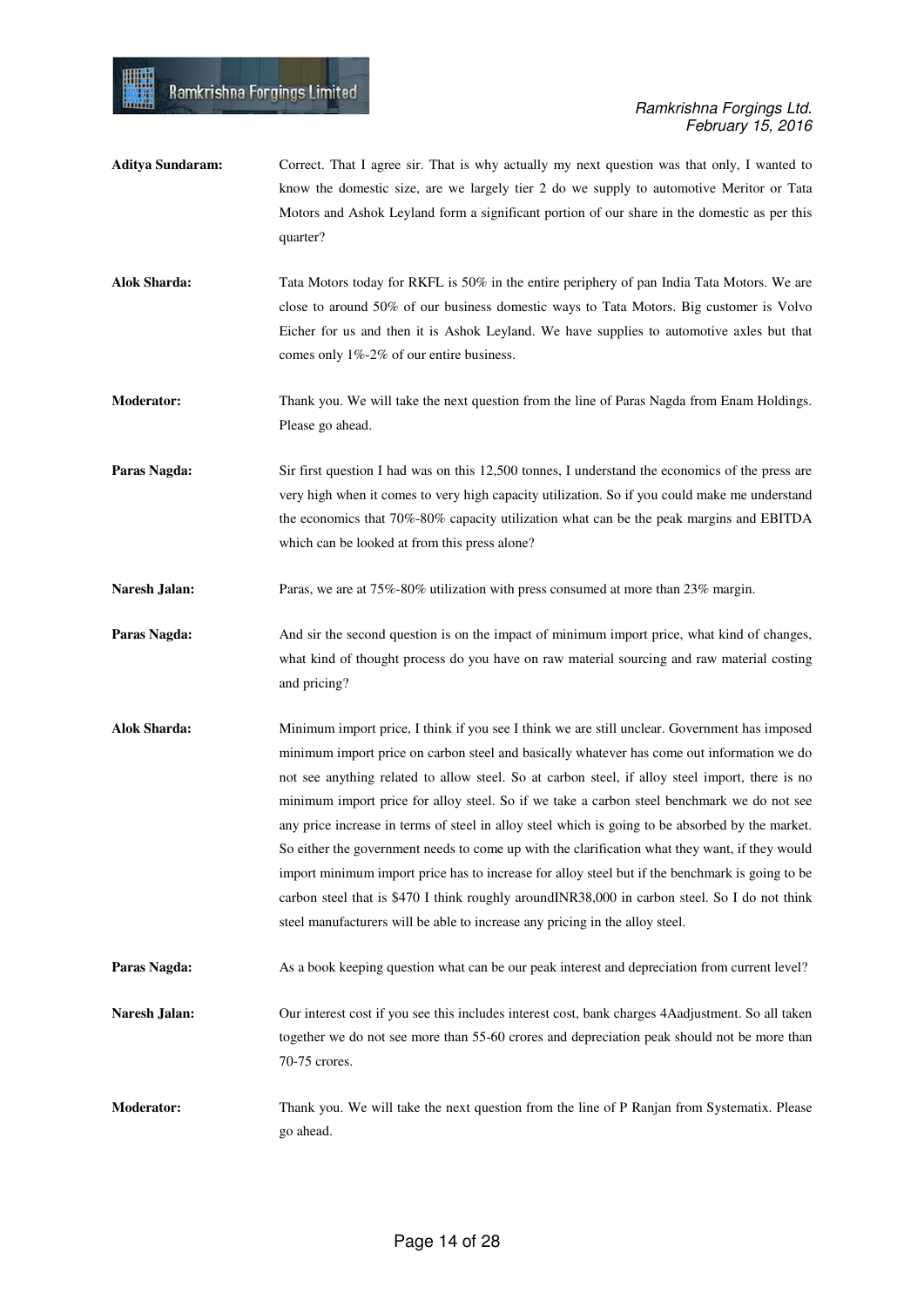### Ramkrishna Forgings Ltd. February 15, 2016

**P Ranjan:** Just one thing on raw material adjustment, so when we talk about the raw material price adjustment do we, the customer is also built into the duty and currency part or it is benchmark against some certain international pricing? **Naresh Jalan:** I am not able to understand you. Please could you repeat the question please? **P Ranjan:** When we talk about the raw material price adjustment into the pricing, pass through to the customer, that also includes the duty changes in India as well as currency changes or is it only related to link to certain international benchmark pricing? **Naresh Jalan:** There are two things to it, first of all duty is whatever within India we get CENVAT credit for that. So that is not a cost to us. Second is that all steel prices even basically every quarter there is adjustment, some customers that is based on invoice, steel mills approvals. Every OEM has a said steel mill approval. So those said steel mill approval whenever there is a price increase or decrease the invoices are sent to the customers based on that every quarter the steel price is adjusted and with some customer it is on an international benchmark like some American metal market there is LME based on that the adjustments are there. **P Ranjan:** And if there is any fluctuation in currency then how we deal with the pricing? **Naresh Jalan:** Currency is basically some customers it is pass on, every quarter (+/-5%) whatever change is there plus or minus and with some customer we have fixed price contract for 5 years. **Moderator:** Thank you. We will take the next question from the line ofAkshay Agarwal, Individual Investor. Please go ahead. Akshay Agarwal: As you said, in the recent question that MIP has not affected you very much, so the cost of raw material remains the same? **Naresh Jalan:** No, I have not told that MIP has not affected us. What I have told is the clarity needs to come in terms of information flow right now from the government. Right now what we see that there is no MIP being proposed on alloy steel. Carbon steel has been made as a benchmark in alloy steel MIP also and it is just about a week the information flows are still awaited. We have no information from the steel mills also as such for any price increase and if there is no increase in steel pricing, the steel price will remain as such but as of now we do not have any information from the steel mills or we do not see anything in the market in terms of movement in steel prices in the alloy steel front. While we see there is a steel price increase in carbon steel or mild steel or other form of steels which are used in different sectors but we are yet to see any major steel price talks in terms of alloy steels in the steel mills. **Akshay Agarwal:** What I am saying if the price gets twice higher, right now we do not have any clarity, if the pricesget twice higher, so will there be any demand shift on the export front, will there be any demand shift from India to China or anyother….?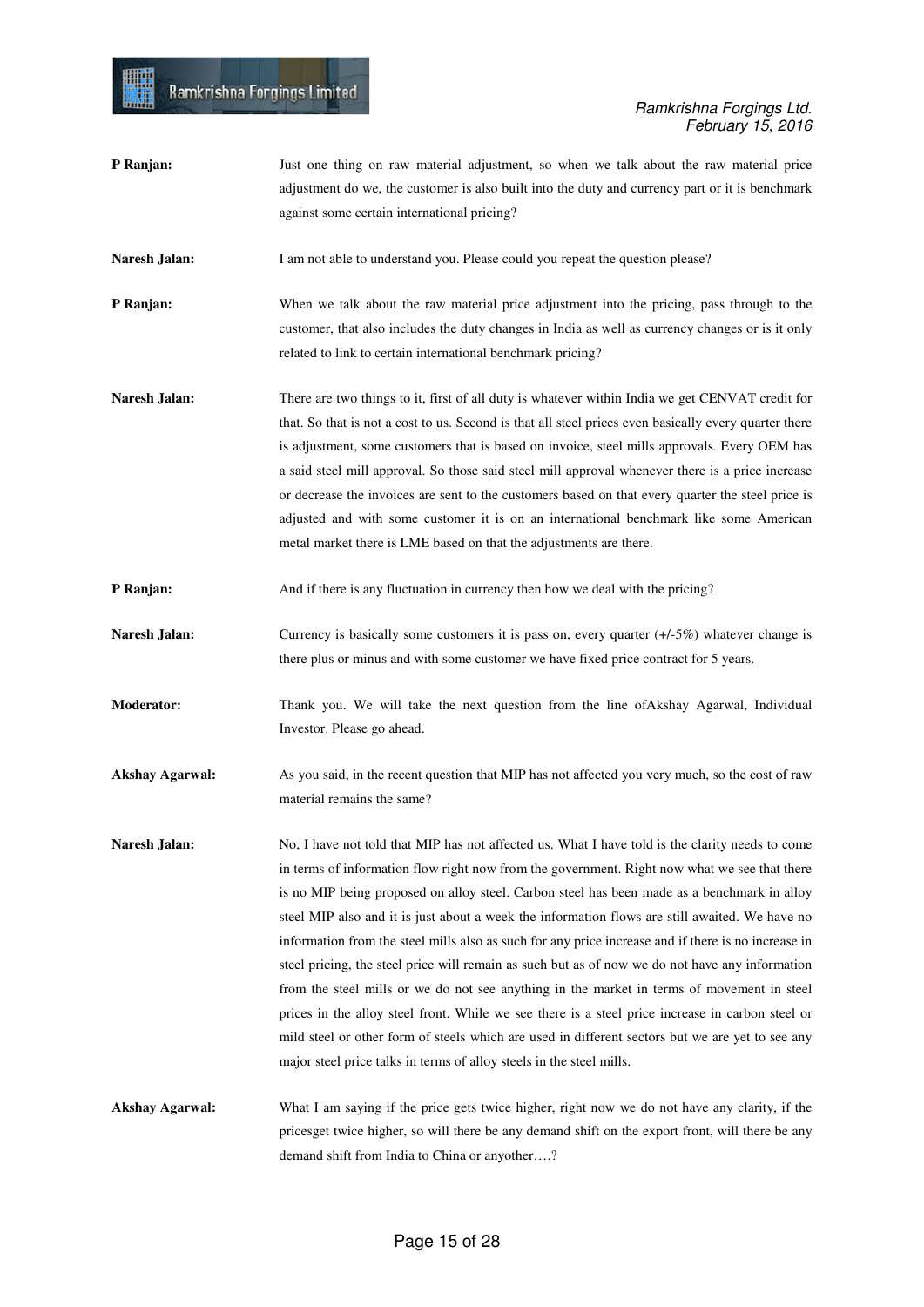H

| Naresh Jalan:          | I think our steel price, our contracts, we have 5 year contracts. So in 5 years I do not think<br>there can be any shift in terms of customer buying is concerned and steel pricing Indian cannot<br>be isolated to the world. Any moment has to be in terms of world steel pricing, commodities<br>cannot move in isolation.                                                                                                                                                                                                                                                                                          |
|------------------------|------------------------------------------------------------------------------------------------------------------------------------------------------------------------------------------------------------------------------------------------------------------------------------------------------------------------------------------------------------------------------------------------------------------------------------------------------------------------------------------------------------------------------------------------------------------------------------------------------------------------|
| <b>Akshay Agarwal:</b> | Sir on the last con-call you had given EBITDA estimation for the next year which is around<br>280-300 crores, can we maintain that sir?                                                                                                                                                                                                                                                                                                                                                                                                                                                                                |
| Naresh Jalan:          | We have given 280 crores EBITDA last quarter. As I have told you if exports markets are good,<br>definitely we can maintain that EBITDA.                                                                                                                                                                                                                                                                                                                                                                                                                                                                               |
| <b>Moderator:</b>      | Thank you. We will take the next question from the line of Akash Manghani from BOI Axa<br>Mutual Fund. Please go ahead.                                                                                                                                                                                                                                                                                                                                                                                                                                                                                                |
| <b>Akash Manghani:</b> | I had a question on your volume guidance. You said 115,000 for FY17, two questions on that.<br>What is the assumption for the 6300 tonnes press and 12,500 tonnes press in terms of capacity<br>utilization and what are you assuming for the growth rate in the domestic M&HCV business?                                                                                                                                                                                                                                                                                                                              |
| Naresh Jalan:          | Domestic M&HCV business basically, first part actually I will answer your question, domestic<br>we are expecting a growth of close to around 20% M&HCV market for the full year and<br>basically what we see in this quarter we have built in basically for the entire year whatever<br>projections we have received from the OEMs within India. Whatever predictability and<br>whatever we hear is basically they are expecting close to $21\%$ -23% growth. We have budgeted<br>close to around 20% growth of the M&HCV sector within India. Second part I think Alok will<br>be able to answer what is the numbers. |
| <b>Alok Sharda:</b>    | We have already discussed on the call, 12,500 tonnes press on an average we are looking at<br>40%-50% utilization level. Basically we gradually move up from quarter-on-quarter and on<br>6300 tonnes press which is more linked for exports market from next quarter onwards, not<br>even this quarter will be significant. We are looking at around, again they are also around on<br>an average 50% to 55% utilization.                                                                                                                                                                                             |
| <b>Akash Manghani:</b> | Also, I think earlier, I just want to clarify whether I got this correctly, you mentioned that from<br>Q1FY17 you should sort of start to hit a similar runrate in export tonnage as you did in $Q2$ of<br>this year, is that correct?                                                                                                                                                                                                                                                                                                                                                                                 |
| <b>Alok Sharda:</b>    | Yes.                                                                                                                                                                                                                                                                                                                                                                                                                                                                                                                                                                                                                   |
| <b>Akash Manghani:</b> | Also on the EBITDA per tonne, what you delivered in Q3 close to Rs. 20,000 EBITDA per<br>tonne, assuming that RM prices, I guess I believe that RM prices should not go further down<br>from there. I mean that should be the base level EBITDA per tonne you should do at least. I<br>think raw material prices do not go down from here on?                                                                                                                                                                                                                                                                          |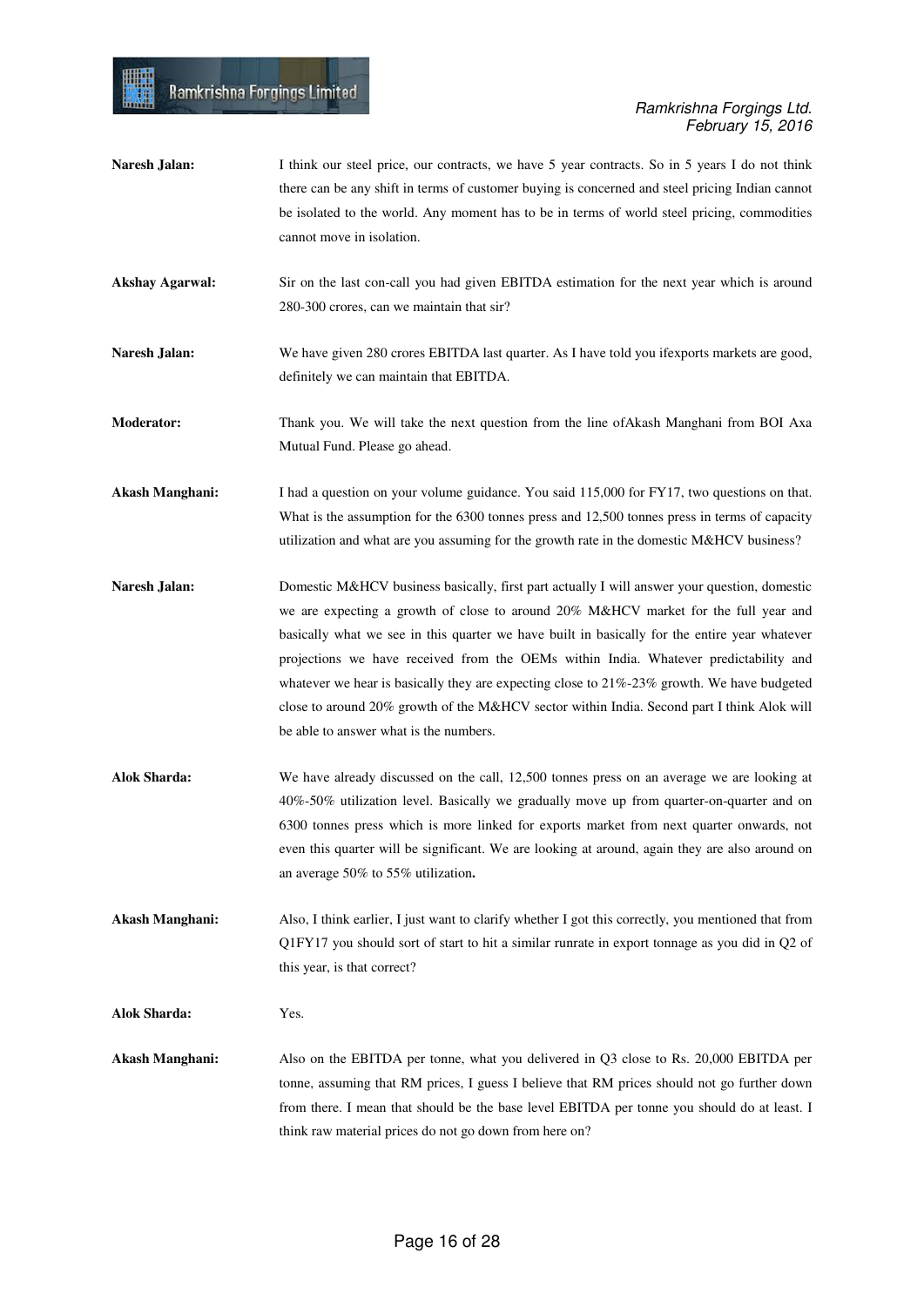- **Alok Sharda:** And Akash, again EBITDA per tonne I told you, for us our business EBITDA per tonne significantly changes due to change in product mix. We are not in one or two products. We have number of products. So if you are selling forging EBITDA per tonne is different, selling forge and machine EBITDA per tonne is different, and if you are selling front axle beam the EBITDA per tonne is different.
- **Akash Manghani:** So what is the forging and machining split. You said you have done more forging this quarter vis-à-vis earlier. So roughly how much you would have shifted towards forging?
- **Alok Sharda:** We normally do not share those numbers actually.
- **Akash Manghani:** Is there a material movement but…?
- **Alok Sharda:** Not materializing, 3%-4% changes are there where we have sold forging more because domestic market whenever you are selling your forging is more actually.
- **Akash Manghani:** On the exports your realizations are obviously much better and hence the margins. So I know you do not disclose the margins but would it be, how much higher than the company average the EBITDA per tonne on the exports?
- **Alok Sharda:** On an average 2%-3% higher.
- **Akash Manghani:** The EBITDA per tonne or the margin?
- **Alok Sharda:** I think margin. We do not calculate like how you calculate EBITDA per tonne.
- **Moderator:** Thank you. We will take the next question from the line ofJatin Chavla from Credit Suisse. Please go ahead.
- **Jatin Chavla:** First question is on this new presses, initially is there a period where they kind of you have loses from the new presses and only till the time you reach a certain utilization level that they start breaking even. So let us say you are operating at a 10%-15% utilization on a press, does it result in an EBITDA loss?
- Naresh Jalan: I would say not significant but if it is less than 20%-25% then some losses can come but not significant, unless it goes over 40%-50% operational levels does not come into picture. It is a very bad operational leverage for those presses at 20%-25%.
- **Jatin Chavla:** And on the 6300 tonnes press, did I get it right that from that you are not looking at too much domestic revenue, so it is largely for the export markets?
- **Alok Sharda:** It is a mix of both, but today the interest is more to do on export markets because the bigger the price, bigger the forging and bigger is the export market is best for the company actually. So we have export orders which were doing in the last quarter which can comfortably we have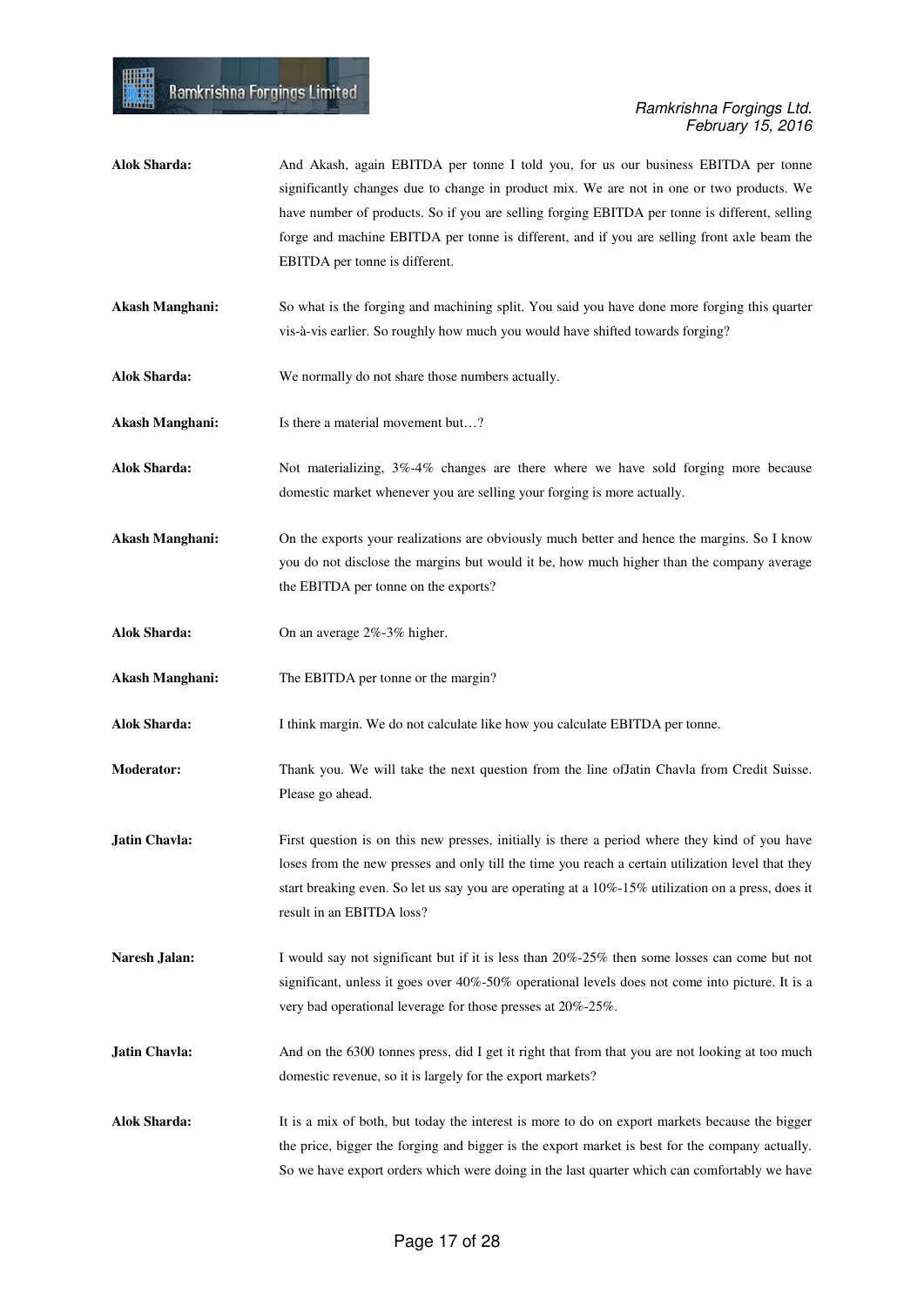done on thisso we prefer shifting entire thing to that press and see that operation improves significantly.

**Jatin Chavla:** And in terms of your order, customers you said right now almost all of it is Class-8. I think in earlier calls you talked about some revenues coming in from European customers as well. So when does that kick start?

- **Alok Sharda:** See Europe actually we are doing right now, we are doing sales to Europe and Turkey both. But that is not very significant. I think significant sales from Europe is going to come the second half of FY17 where we have added a couple of new customers.
- **Jatin Chavla:** And while explaining the fact that domestic had a tonnage growth but had flattish revenues you mentioned that the share of machining has come down in the domestic market, any particular reason why that would happen this quarter?
- **Naresh Jalan:** No, basically it depends on customer demand. Actually in some customer within domestic periphery they have their internal manufacturing capacities, like Ashok Leyland and Volvo Eicher, they have some internal machining capacities within their own plants. So they buy forging and get it machined internally.
- **Jatin Chavla:** And on the MIP on steel, I know as of now it is largely on carbon steel but let us say the government were too in future include alloy steel as well and with your contracts that are linked to global exchange let us say an LME, even then is the duty or CENVAT credit and it does not matter to you?
- Naresh Jalan: We do not import steel. We basically use domestic steel. So every duties and taxes are Cenvatableas of now and yes if government includes MIP on alloy steels then domestic steel pricing in Alloy steel may go up and in case that goes up significantly that can affect the contract in which we have exchange rate as LME or American Middle Market, in case there is no commodity change in those indexes. But I do not think with the amount of import happening in alloy steel within India which is very insignificant to the quantum of imports happening in other parts of steel, government will go and put MIP on imports of allow steel because governments intention was to basically to stop imports wherever there is huge importand is affecting the Indian steel production.
- **Alok Sharda:** I will add one more thing, whatever the increase in alloy steel in domestic happen that is pass on to the customer, so there I do not have much pains actually.
- **Moderator:** Thank you. We will take the next question from the line of Pritesh Chheda from Lucky Investments. Please go ahead.
- **Pritesh Chheda:** I slightly joined the call late. Can you just give me the Q3 volume numbers?
- **Naresh Jalan:** 18,500 tonnes.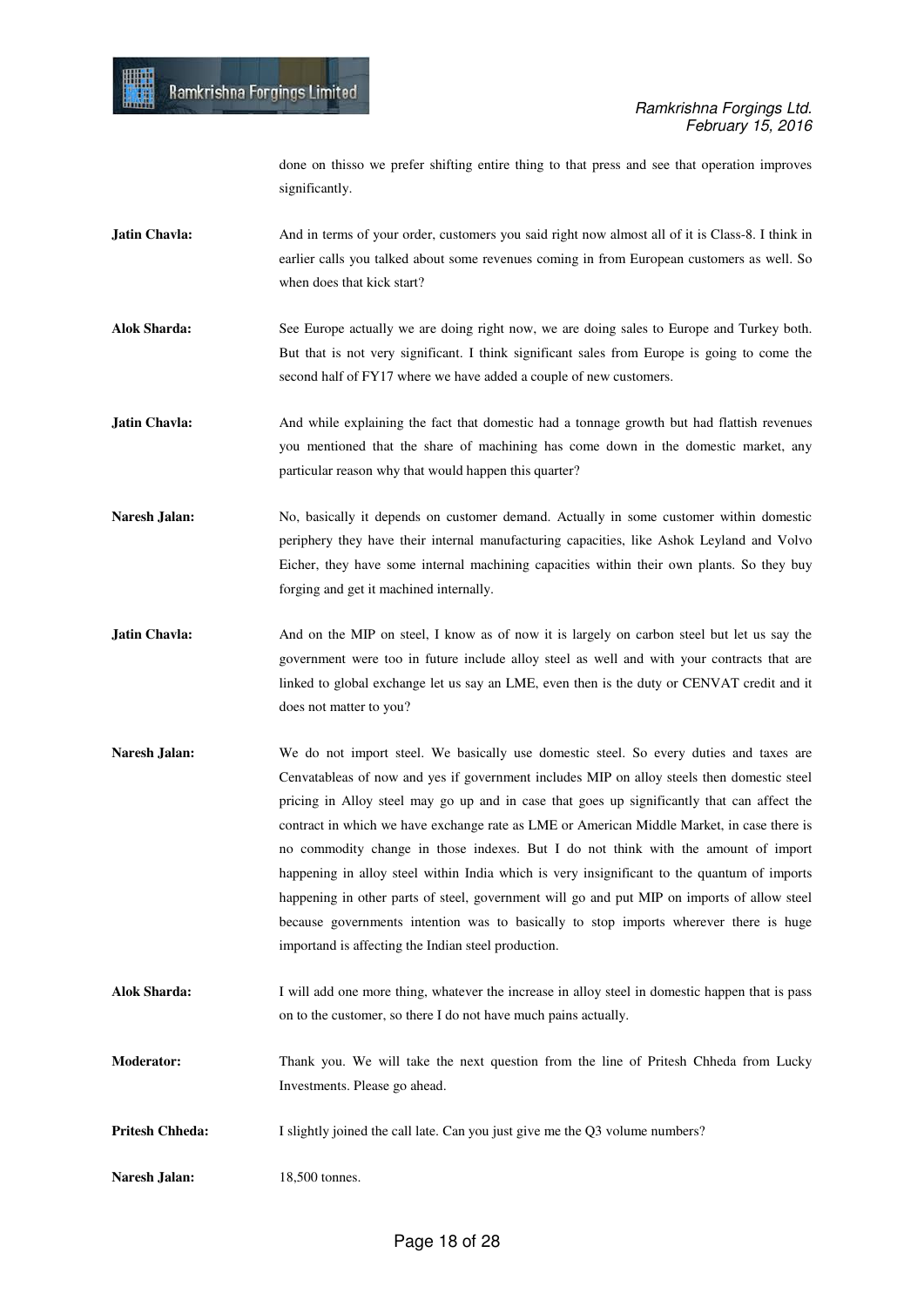|  |  |  |  | Ramkrishna Forgings Limited |  |
|--|--|--|--|-----------------------------|--|
|  |  |  |  |                             |  |

**Pritesh Chheda:** And you said that slippage is largely on account of exports?

Naresh Jalan: Yes, export is 6450 tonnes and domestic is 12,050 tonnes.

**Pritesh Chheda:** My second question is when you are giving the 115,000 tonnes odd number for FY17, in the past calls you have given some clue on the new contracts with the new OEMs on the export side plus possibility of Tata Motor higher businesswith Tata Motor. Not may be in tune with the M&HCV growth, even if the M&HCV growth was not there. What is the development there in terms of Tata Motor ramp ups, those new contracts and third in this whole volume growth side, now your original customer on the export side, the biggest one, a lot depended on new product supplies to him so I am just wondering when we are seeing this hiccups in the ram up even with the existing customer why is to so and do you have any thoughts there?

- **Alok Sharda:** For the Tata Motors or any domestic customers we have already received lot of approvals from the bigger presses and that is the reason why we are talking about 40%-50% utilization in the first half of the year of those presses and in the export front yes we have already gone ahead with the deals of the new customers and we have couple of customers on board for which like I told you in the call earlier also that the sample are expected to get through within March and April of this year and we expect 6 months gestation period to get the approvals for those customer and we expect sales from this new customer's new products in the last half of the year.
- **Pritesh Chheda:** So first there is delay in new customer on the export side in terms of ramp ups. So instead of first half it could be second half?
- **Naresh Jalan:** Like you earlier also it is known that we have delayed by 2 quarters on the startup of the new press, so everything has shifted by 6 months on those presses. Otherwise samples and approvals would have come by now but samples are going 6 months'late so we expect that there is going to be an approval. It usually takes 3 months' time but we have built in when we have calculated that this is going to take 6 months' time for getting the approvals in place.
- **Pritesh Chheda:** And about the existing customer in the export side, that is Dana, they are a lot depended on newer product lines. So why is it happening that the slippages in that customer?
- **Alok Sharda:** No, I think there is no slippage in any of the customers. Whatever requirements, whatever slippage is there basically that is in terms of demand side going down.
- **Pritesh Chheda:** Then if there is a new product supply opportunity with the existing customers?
- **Naresh Jalan:** If press has started 6 months delayed, on 15<sup>th</sup> December only we have started the new press. So already samples and other things are in process from those presses and which is going to get there in next two months' time and approvals, testing and other things are going to take some time.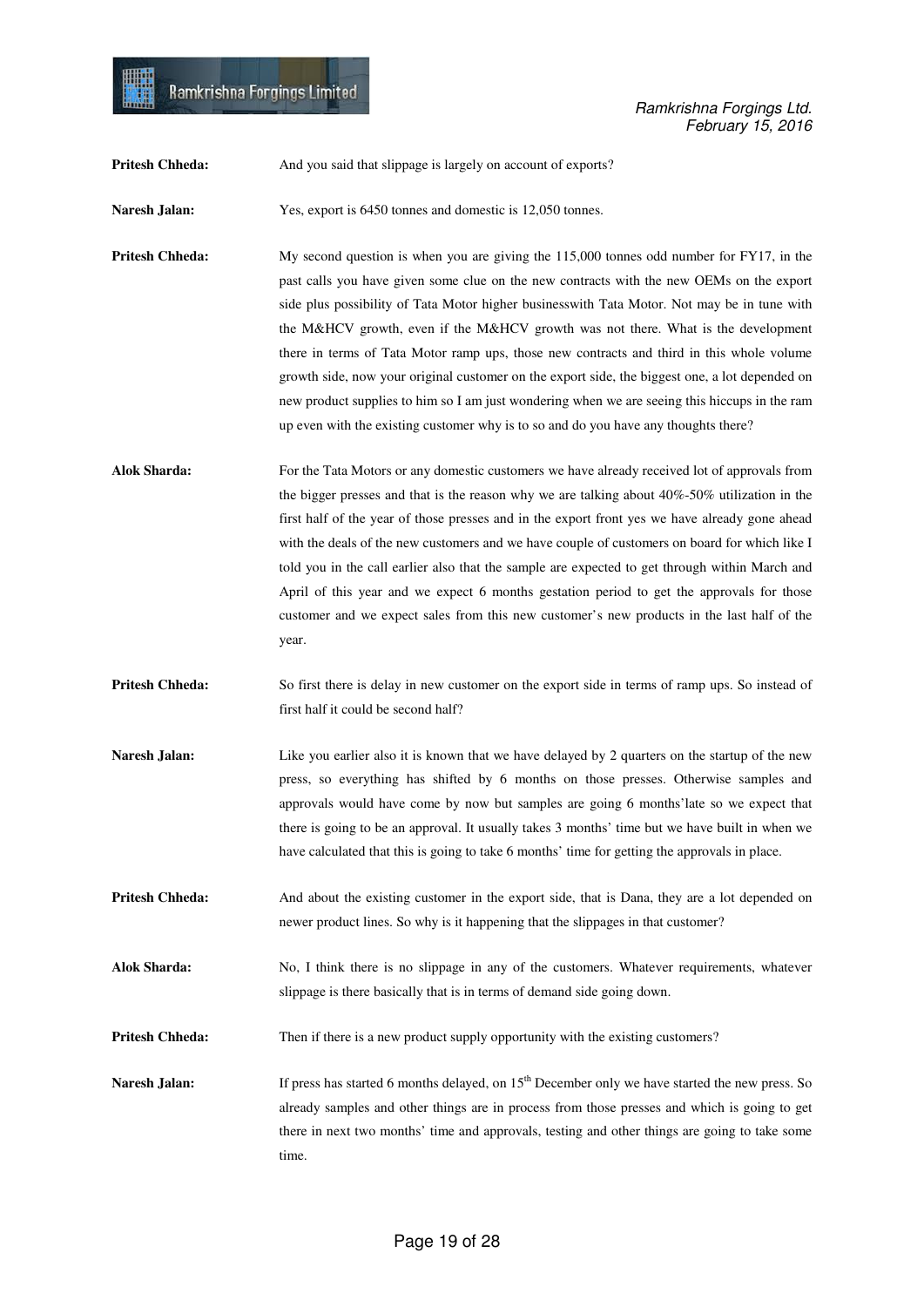| <b>Pritesh Chheda:</b> | Okay so basically with effect Q1 is where the utilization on those two press, 12,500 and 6300<br>which is a lot dependent on export plus Tata Motor supply.                                                                                                                                            |
|------------------------|--------------------------------------------------------------------------------------------------------------------------------------------------------------------------------------------------------------------------------------------------------------------------------------------------------|
| Naresh Jalan:          | It is not alone, Tata Motors. It is basically all domestic CV manufacturers are there.                                                                                                                                                                                                                 |
| <b>Pritesh Chheda:</b> | So that should ramp up with effect $Q1$ and move towards a 45% utilization for full year which<br>means that as we end towards the Q4 of this year it should start actually hitting $(+60\%)$<br>utilizations and how confident are you on that now achieving it?                                      |
| Naresh Jalan:          | That is why we already started samples and other things have already started, like we have<br>already started receiving domestic approvals and we have started bulk supplies. So we are<br>100% confident that we will be able to do 1,15,000 tonnes.                                                  |
| <b>Moderator:</b>      | Thank you. We will take the next question from the line of Aditya Biyani from Reliance<br>Mutual Fund. Please go ahead.                                                                                                                                                                                |
| Aditya Biyani:         | Sir in contrast to the previous participant's questions, we have supposedly reached the 115,000<br>tonnes guidance and given the samples getting approved within the next 3-6 months, so what<br>would be the contribution of the new presses to this 115,000 tonnes guidance which you have<br>given? |
| Naresh Jalan:          | We just talked about it. Around $40\%$ -50% on the 12,500 tonnes press and 50%-60% utilization<br>on 6300 tonnes press.                                                                                                                                                                                |
| Aditya Biyani:         | So granted would be about 40%-50% coming from                                                                                                                                                                                                                                                          |
| Naresh Jalan:          | I am saying on a full year basis. Just last participant asked 25%-30% and move up to 60%-70%<br>in last quarter. So it will give us an average utilization like that.                                                                                                                                  |
| Aditya Biyani:         | Sir on the domestic side what has been the share of non-auto business?                                                                                                                                                                                                                                 |
| Naresh Jalan:          | Close to 10%.                                                                                                                                                                                                                                                                                          |
| Aditya Biyani:         | And how do you see this ramping up in the next subsequent quarter?                                                                                                                                                                                                                                     |
| Naresh Jalan:          | Predominantly the non-auto business is railways and mining. Railways we have always been<br>very good and we are continuing to have same growth every year in the railway business and<br>we expect next year also going forward with the same percentage in the non-auto segment.                     |
| Aditya Biyani:         | Sir any new product which we have added in this segment or we have been supplying the<br>existing components?                                                                                                                                                                                          |
| Naresh Jalan:          | We have added no new components. We are supplying the same components which we are<br>approved for?                                                                                                                                                                                                    |

H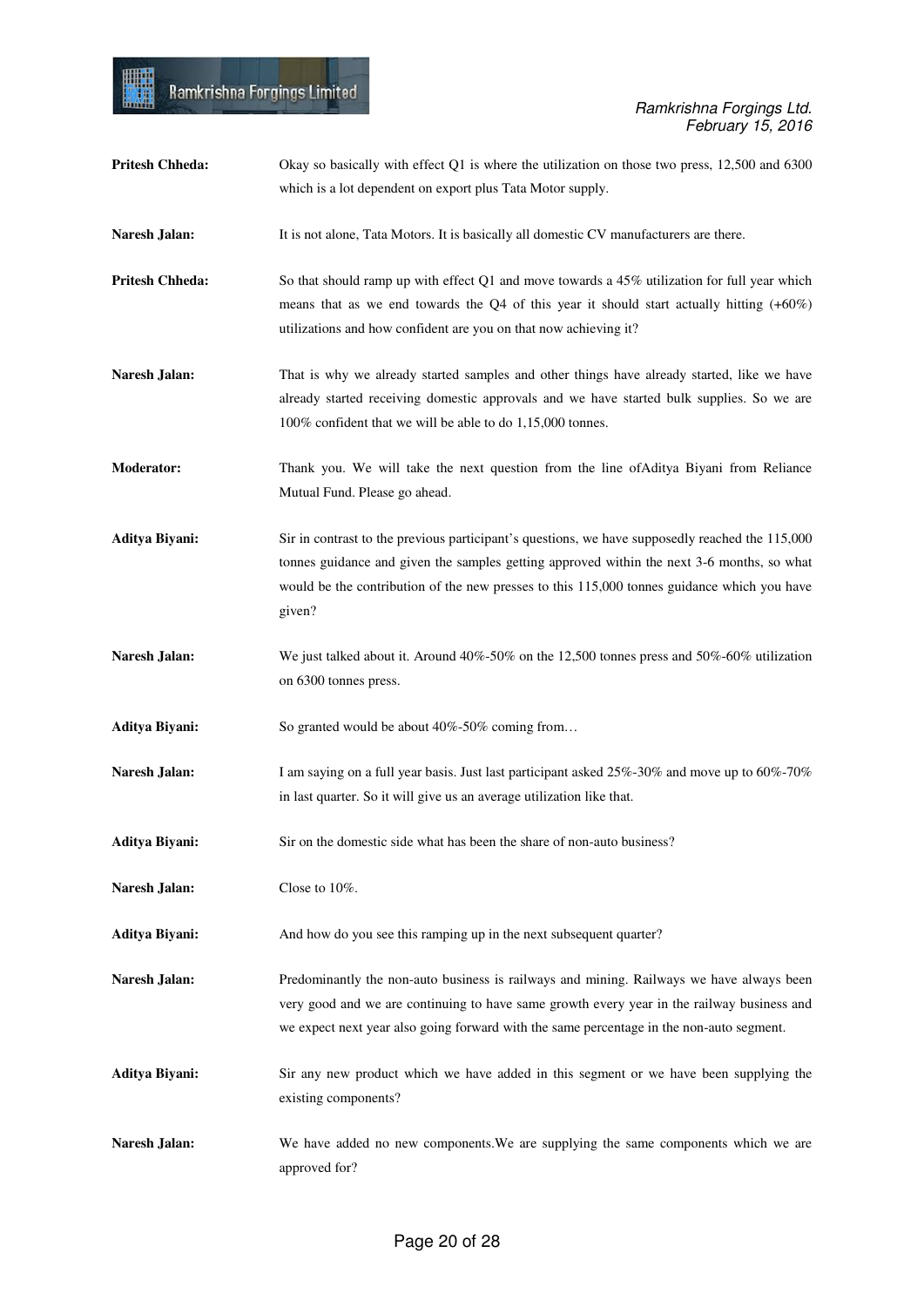- **Aditya Biyani:** Okay sir. Sir in Europe also you mentioned that right now very small in the overall scheme of things and FY17 you expect this quantum to increase, would this be your normal traditional forge products?
- Naresh Jalan: It is an automotive product, automotive from the new plant and from the existing plants both taken together we expect that this year Europe is going to get added as a big chunk of the total export business and what our endeavor is that in the next two years' time Europe and US should be at the same percentage in terms of the total business outlook is concerned.
- **Aditya Biyani:** So any tonnage guidance you would like to give in two years' time from Europe?

**Naresh Jalan:** No.

Ramkrishna Forgings Limited

- **Moderator:** Thanks. We will take the next question from the line ofAditya Sundaram from Edelweiss. Please go ahead.
- **Aditya Sundaram:** Sir I just wanted to clarify and FY17 we said EBITDA of about 280-300 crores. This was largely when we gave this guidance, it was on the predication that exports we would see a significant ramp up. Do you see any downside to this EBITDA considering a large junk of our volume is going to come from domestic? Would you see a significant this thing or do you say this will be largely achievable?
- **Naresh Jalan:** Aditya, this will be largely achievable in case there is no major change in terms of raw material pricing downwards. So if there are major downside in terms of what we do not have in our pulse right now is that any movement in steel pricing downwards from here on any if there is any significant downward steel movement, then it may hit the margins accordingly.
- **Aditya Sundaram:** So this 1350 sales we have not factored any reduction in steel prices when we give this target obviously it was difficult at that point in time. It was not taken into downward.
- **Naresh Jalan:** Alok whatever he has given the figures of 280 crores of proximate figures of the EBITDA margins, I do not think we have factored in any decrease in raw materials from here on.

**Aditya Sundaram:** And sir just a clarification, you gave the tonnage breakup for 6300, 12,500 for FY17, roughly comes to about 34,000 tonnes for the year which is going to come from those two presses considering the utilization that you gave. So remaining to reach 115 will be about 80,000 tonnes, remaining will come from the rest of the other presses right?

**Naresh Jalan:** Yes.

**Aditya Sundaram:** Is that right, I am just actually looking at that overall utilization there, it is about 96% it comes to, if I work it mathematically, it looks too high?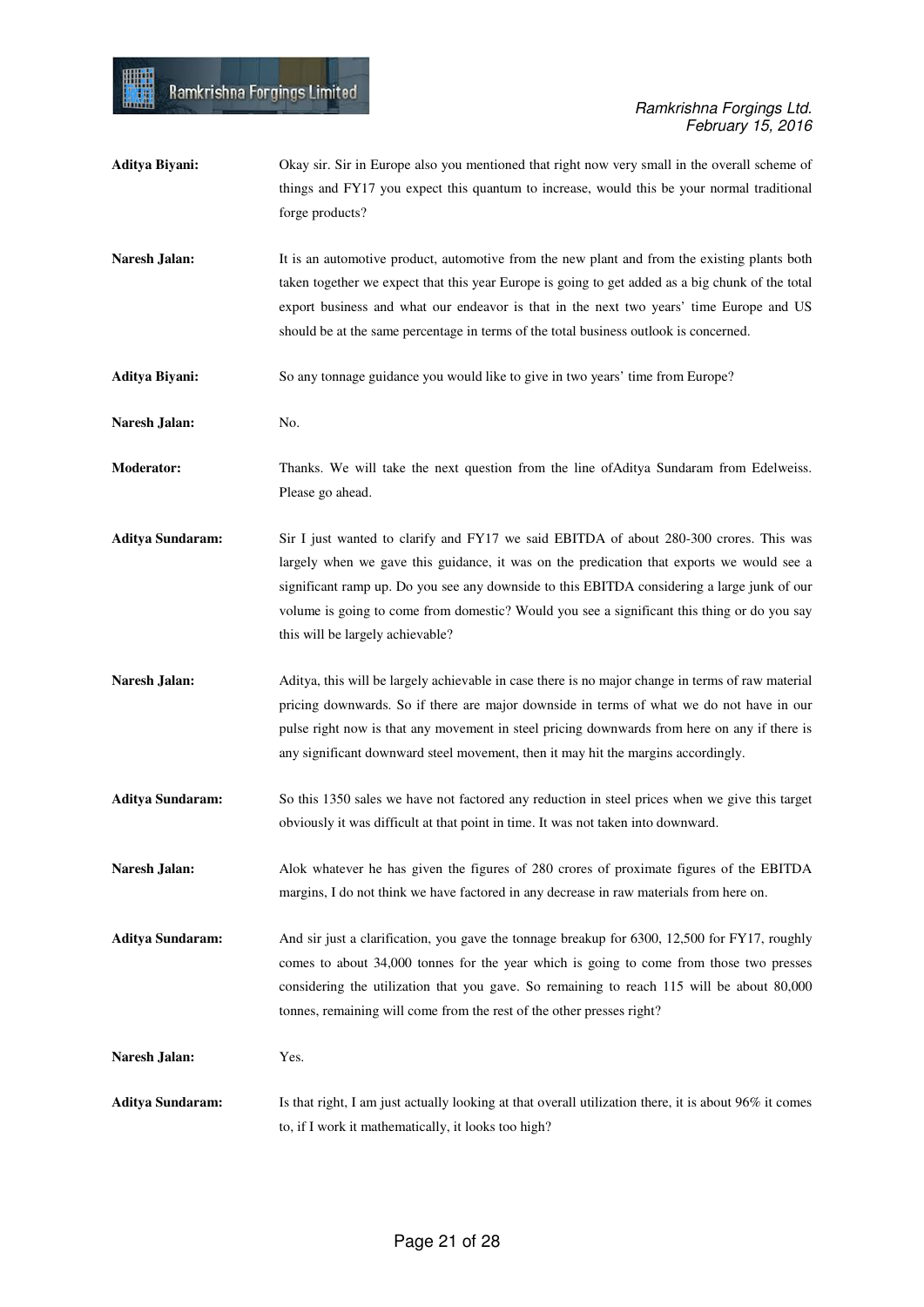### Ramkrishna Forgings Ltd. February 15, 2016

**Alok Sharda:** You have taken 34,000 from the presses where the capacity is 45 plus 17. So out of 63,000 we are talking 34,000 and balance is the capacity left is 70 plus 17.5, so 87.5 total, roughly 88,000. So 88,000. So out of 88,000 we are talking about 80,000 which is my regular business and consistent business actually. **Aditya Sundaram:** And sir just one last clarificatory question, in the US geography that we have Dana still remains to be our largest customer, correct? Is there any other customer or any other order that is larger? **Alok Sharda:** There are couple of customers we have added and I would not like to comment on any specific customer but yes to address your concern, yes Dana no more remains to be the single largest customer going forward. There are couple of new customers which had been added to the kitty and coming years we will see significant increase on those customers. **Aditya Sundaram:** Agreed sir but I just wanted to know the direction, basically if you could give us, Dana still in quantum wise in order book remains the largest for us? **Alok Sharda:** Still remains, but it may not remain from the coming quarters onwards. **Moderator:** Thank you. We will take the next question from the line of Navin Mata from HDFC Securities. Please go ahead. **Navin Mata:** Sir just wanted to check based on the trend that you are seeing currently on the pricing side, do you see further reduction post Q3 both on domestic and export realizations? **Naresh Jalan:** We do not foresee this because I think the steel pricing is below the average production, what steel mill is capable of. So I think globally we are saying that steel mills are bleeding but I do not think there can be any more price cut for capacity utilization. So we expect it to remain flattish or go up from here but not go down from here. **Navin Mata:** Okay actually my question was till now since the end of Q3 have you seen any further reduction? **Naresh Jalan:** No. **Navin Mata:** So there is no risk of further write-down on the inventory side for us? Naresh Jalan: No significant write-downs for inventory. **Moderator:** Thank you. We will take the next question from the line ofJai Kale from Elara Capital. Please go ahead. **Jai Kale:** Sir just one question, you alluded that FY17 your domestic revenues I mean you were talking of 20% growth for domestic but that would largely be from the existing business, if you add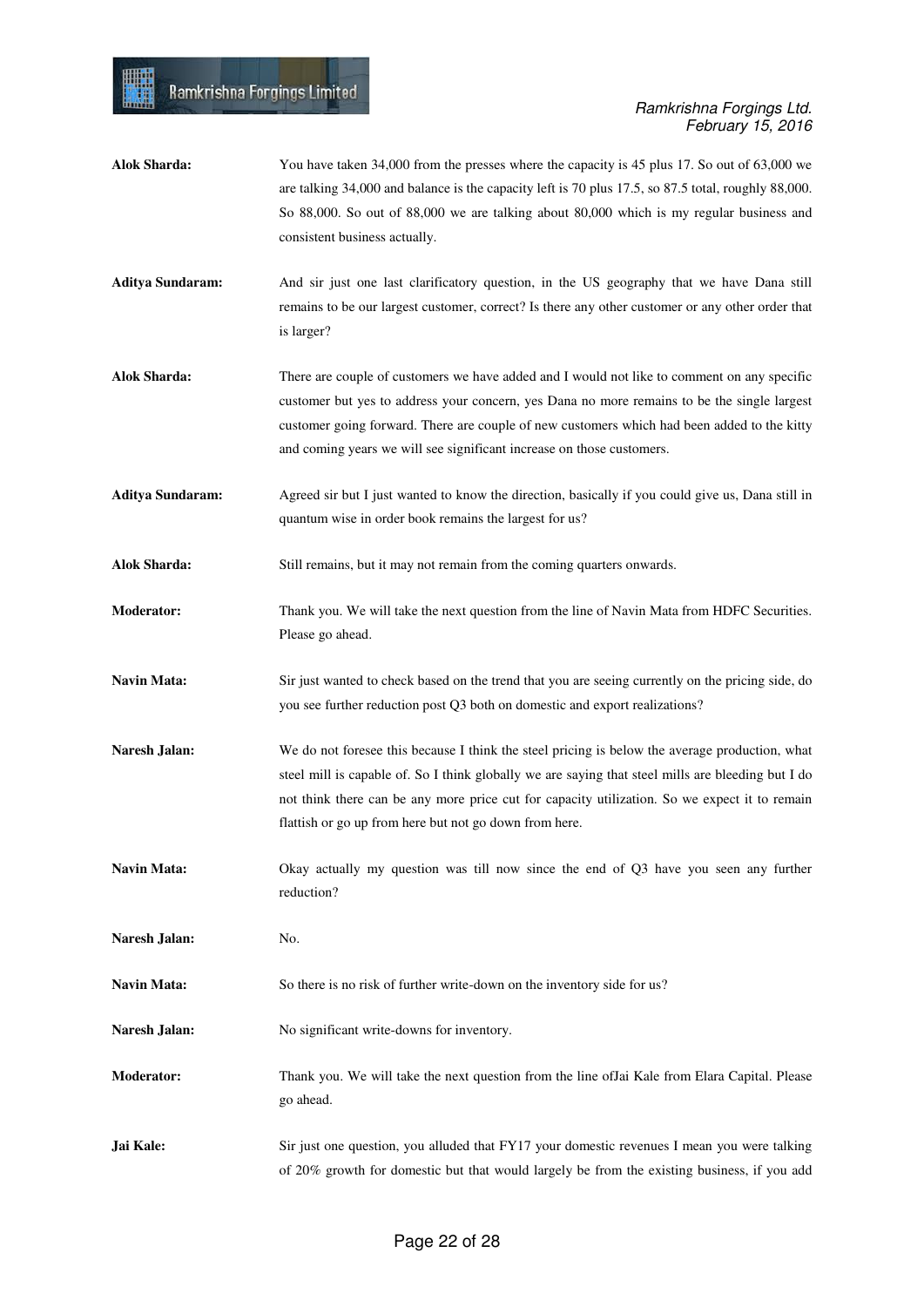the new products, 12,500 press line your domestic revenue should be significantly be higher right, the growth?

- **Naresh Jalan:** We talked about both the business separately, what we talked about the two presses 6300 and 12,500 utilization separately from the existing business we are looking at 15%-20% growth besides this.
- **Jai Kale:** Yes for the existing business 15%-20% based on the OEMs projections?
- **Naresh Jalan:** Demand pattern. Yes.
- **Moderator:** Thank you. We will take the next question from the line ofP Ranjan from Systematix. Please go ahead.
- **P Ranjan:** Sir just on crankshaft supplies when have we started crankshaft supplies or we are doing it earlier also?
- **Alok Sharda:** We have just received approval for supplies of forging, we are not making any machined crankshafts, we have just received approvals for making forging samples which we had supplied about couple of months back.
- **P Ranjan:** So that is for domestic.
- **Alok Sharda:** Yes for domestic. We are yet to open our account in the export market in terms of crankshafts.
- **P Ranjan:** And just on the export market, when we are talking about gaining share or adding new customers, particularly to Europe, North America, may be largely to Europe, what are the key selling proposition, I mean why should customer shift to you. Since they already have I mean vendor base which is pretty established or out there. So can we throw some light on the key selling proposition for Europe?
- **Alok Sharda:** Basically it is in terms of technology and shift of manufacturing this from may be somebody is manufacturing in Europe or manufacturing in China where customer wants to change their base to India because India is attracting lot of manufacturing requirements in terms of autoproducts in forging. So we are one of the biggest beneficiaries of that.
- **P Ranjan:** But is it because of the low labor cost or is it more of it to do with the scale?
- **Alok Sharda:** It is a mix of low power cost, as well as technology whatever we have put up as a plant, I think we have put up one of the best technologies in terms of manufacturing capacities in India. So we are riding that advantage.
- **P Ranjan:** So that is fine. That technology is fine. I mean anybody can replicate that technology, right?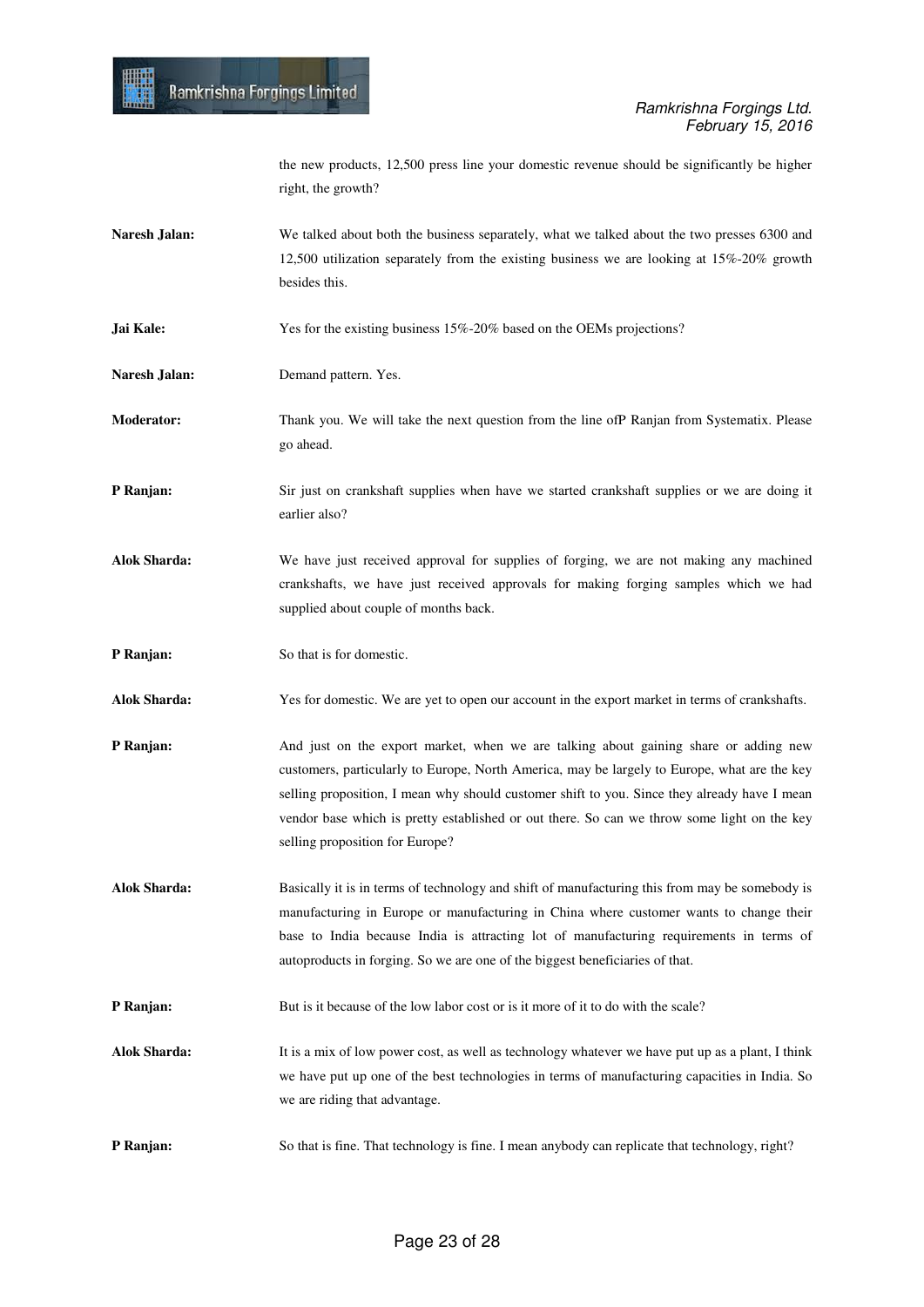WH.

| <b>Alok Sharda:</b>        | Yes, but he has to spend money and time also for 3 years                                                                                                                                                                                                                                                                                                 |
|----------------------------|----------------------------------------------------------------------------------------------------------------------------------------------------------------------------------------------------------------------------------------------------------------------------------------------------------------------------------------------------------|
| <b>Moderator:</b>          | Thank you. We will take the next question from the line of Jagdish Bhanushali from Florine<br>Tree Advisors. Please go ahead.                                                                                                                                                                                                                            |
| Jagdish Bhanushali:        | In terms of understanding, our export realization in this particular quarter stands at about<br>1,28,000 per tonnes and do we see this has particularly bottomed out from here on, we only see<br>the upside as the machining mix comes in coming quarters Q4, Q1FY17?                                                                                   |
| Naresh Jalan:              | Yes I think with the new press and the other things coming up we should see it on the upper<br>side.                                                                                                                                                                                                                                                     |
| <b>Jagdish Bhanushali:</b> | Okay and how much, if the raw material prices stay where they are as per the Q3 numbers,<br>how much improvement in realization can be seen in the export part?                                                                                                                                                                                          |
| Naresh Jalan:              | I think in the export part it is not going to be very significant if the raw material remains as<br>such what it is. But in case the commodity changes on the higher side you may see higher<br>realizations but currency and other things it remains as such. We do not see realizations going<br>up significantly in terms of the current product mix. |
| Jagdish Bhanushali:        | And how about the same question with the domestic realizations because we have comment<br>about 1,06,000 per tonne. So do we see an upside from here on as the new press liners gets<br>operational?                                                                                                                                                     |
| Naresh Jalan:              | Yes, we will see because domestic we are adding a lot of machine products as well as lot of<br>forgings we are adding from the existing press lines also. So we will see lot of changes in<br>terms of domestic realization is concerned.                                                                                                                |
| <b>Jagdish Bhanushali:</b> | And in terms of tonnage as well, when you have done about 12,000 tonnes from domestic<br>itself, I think Q4 we could be doing about 13,000-13,500 from domestic itself. Is that fair<br>understanding?                                                                                                                                                   |
| Naresh Jalan:              | Yes it should be better than that.                                                                                                                                                                                                                                                                                                                       |
| <b>Moderator:</b>          | Thank you. We will take the next question from the line of Jai Kale from Elara Capital. Please<br>go ahead.                                                                                                                                                                                                                                              |
| Jai Kale:                  | Sir just one question, your existing forging capacity are currently at around $90\% - 95\%$<br>utilization. Since next two years if you can see consistent growth in the M&HCV segment<br>what would be your plans to expand those capacities and I think most of it is already<br>machining. So how would you plan to increase that share of business?  |
| Naresh Jalan:              | I think Jai, we have already enough capacities in place to reach much more on the higher side.<br>Right now we are concentrating more on value adds rather than increasing per se                                                                                                                                                                        |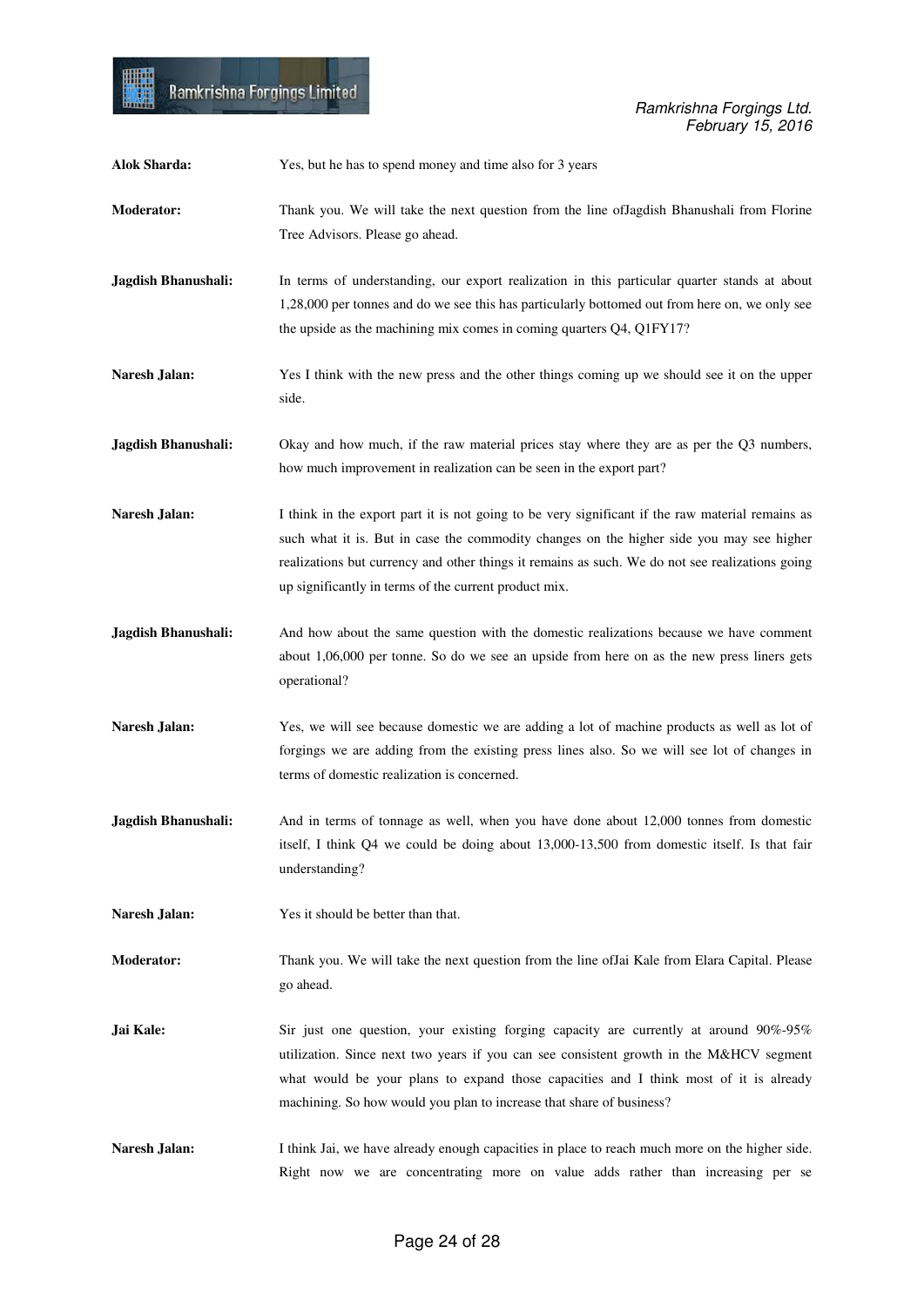

manufacturing components. We are trying to add value to the components we are already manufacturing. So I do notthink we will be adding capacities in terms of tonnage while we obviously would like to write the value addition advantage.

- **Jagdish Bhanushali:** Okay in terms of volume growth might not take place from those existing prices?
- **Naresh Jalan:** Yes.
- **Jagdish Bhanushali:** But it will largely be led by the heavy presses?
- **Naresh Jalan:** Yes, volume growth mainly will be led by the heavy presses but in terms of the existing product line yes, we are trying to add value in terms of value addition and moving up the value chain to give customers as closer to the assembly point.
- **Jagdish Bhanushali:** It is more of machining?
- **Naresh Jalan:** More of machining and more of assemblies and trying to reach customers as closer to the final vehicle assembly so that we can basically increase our operational leverage in terms of value add.
- **Jagdish Bhanushali:** Okay but how long can that last I mean after a point of time that would also get exhausted say in the next two years where…?
- **Naresh Jalan:** Right now what we are forecasting and what we are assuming is based on the two years working and may be yes, after two years we would require a capacity enhancement in terms of forging. But yes, we are talking about it but it is at a very nascent stage and right now I think we are yet to firm up our any plans beyond two years for increasing our product mix or increasing our tonnage production.
- **Jagdish Bhanushali:** And apart from the heavy press lineexisting units, what would be the machining mix currently, approximately where you have scope of improving it further?
- Naresh Jalan: I think it is very difficult to comment on that. Basically it depends on month-on-month on customer requirements, a rough number also it is very difficult to assume on that.
- **Moderator:** Thank you. We will take the next question from the line ofSunil Jain from Nirmal Bang. Please go ahead.
- **Sunil Jain:** My question relate to current EBITDA, can you quantify any extraordinary there in the current this thing apart from what you have set around 2% impact on account of ...?

Naresh Jalan: Nothing.

**Sunil Jain:** Is there any absolute amount you can share, how much was the impact of that?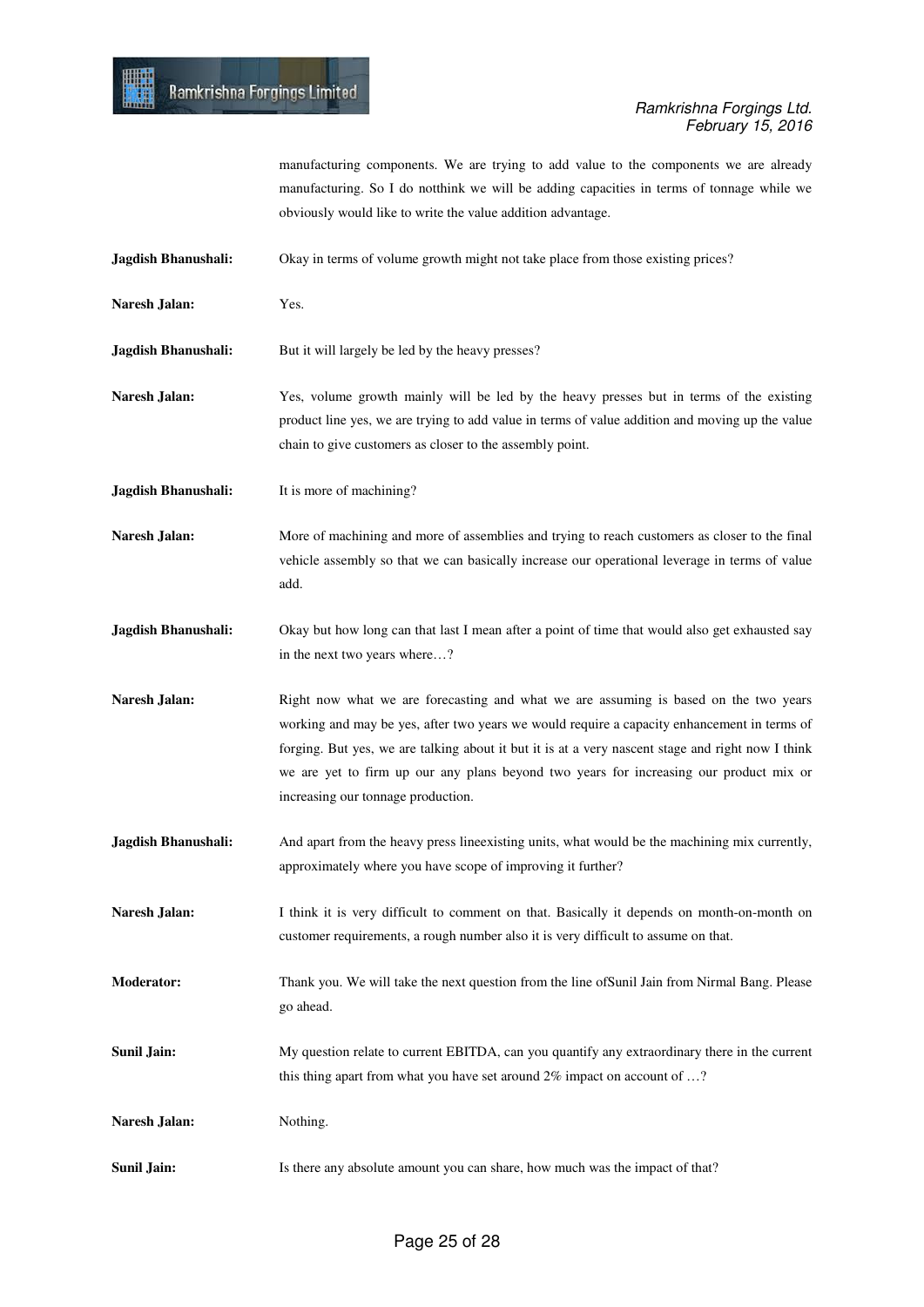| <b>Alok Sharda:</b> | It is roughly 2%, we can say like that. What we say is the trends of how the raw material<br>average cost has come down and accordingly we calculate it.                                                                                                                                                                                                                            |
|---------------------|-------------------------------------------------------------------------------------------------------------------------------------------------------------------------------------------------------------------------------------------------------------------------------------------------------------------------------------------------------------------------------------|
| Sunil Jain:         | Sir about this 12,500 press what type of realization gain or how much realization we can get<br>from these press when these operating at a fairly stable condition?                                                                                                                                                                                                                 |
| <b>Alok Sharda:</b> | Realization means, where?                                                                                                                                                                                                                                                                                                                                                           |
| Sunil Jain:         | In the sense whether that realization will be higher than the other realization of international?                                                                                                                                                                                                                                                                                   |
| <b>Alok Sharda:</b> | Obviously because these are bigger components. These are 90 kgs, 100 kgs component. So<br>definitely realization will be much higher on the component.                                                                                                                                                                                                                              |
| Sunil Jain:         | And how much more it can be?                                                                                                                                                                                                                                                                                                                                                        |
| <b>Alok Sharda:</b> | It depends on which route you are? If you are comparing with the press route it will be 15%, if<br>you are comparing with hammer route it can be as high as 20%-30%, so which route we are<br>comparing with it changes accordingly.                                                                                                                                                |
| <b>Sunil Jain:</b>  | So you mean to say if suppose we utilize this more and more EBITDA margin will be higher in<br>those cases?                                                                                                                                                                                                                                                                         |
| <b>Alok Sharda:</b> | Obviously, yes, definitely.                                                                                                                                                                                                                                                                                                                                                         |
| Sunil Jain:         | And sir last question from me is whether you are planning to add any machining capacity in<br>next year FY17 whether that is included in this 30 crores CAPEX what you have said?                                                                                                                                                                                                   |
| <b>Alok Sharda:</b> | No. 30 crores CAPEX is basically I think normal CAPEX which is required on maintenance<br>and other things of the plant. We are not planning to add any capacities in FY17 in terms of<br>neither machining nor forging. Whatever will be done only after we stabilize the current<br>investment in absolute terms then only we will go with any further CAPEX in terms of project. |
| <b>Moderator:</b>   | Thank you. We will take the next question from the line of Navin Mata from HDFC Securities.<br>Please go ahead.                                                                                                                                                                                                                                                                     |
| Navin Mata:         | Sir just one clarification. Just wanted to check we are talking about 80,000 tonnes this year and<br>we are talking about exports being again flattish. So that would mean on the domestic side we<br>would see almost of 40%-50% growth. Is that a right understanding?                                                                                                            |
| <b>Alok Sharda:</b> | Export I think like I told you in the previous number also, this quarter we are seeing<br>improvements, vis-à-vis last quarter but not in absolute terms versus second quarter or first<br>quarter. But things have considerably improved from where we were. While domestic willbe<br>significantly improved; domestic export will not be as bad as the last quarter.              |

■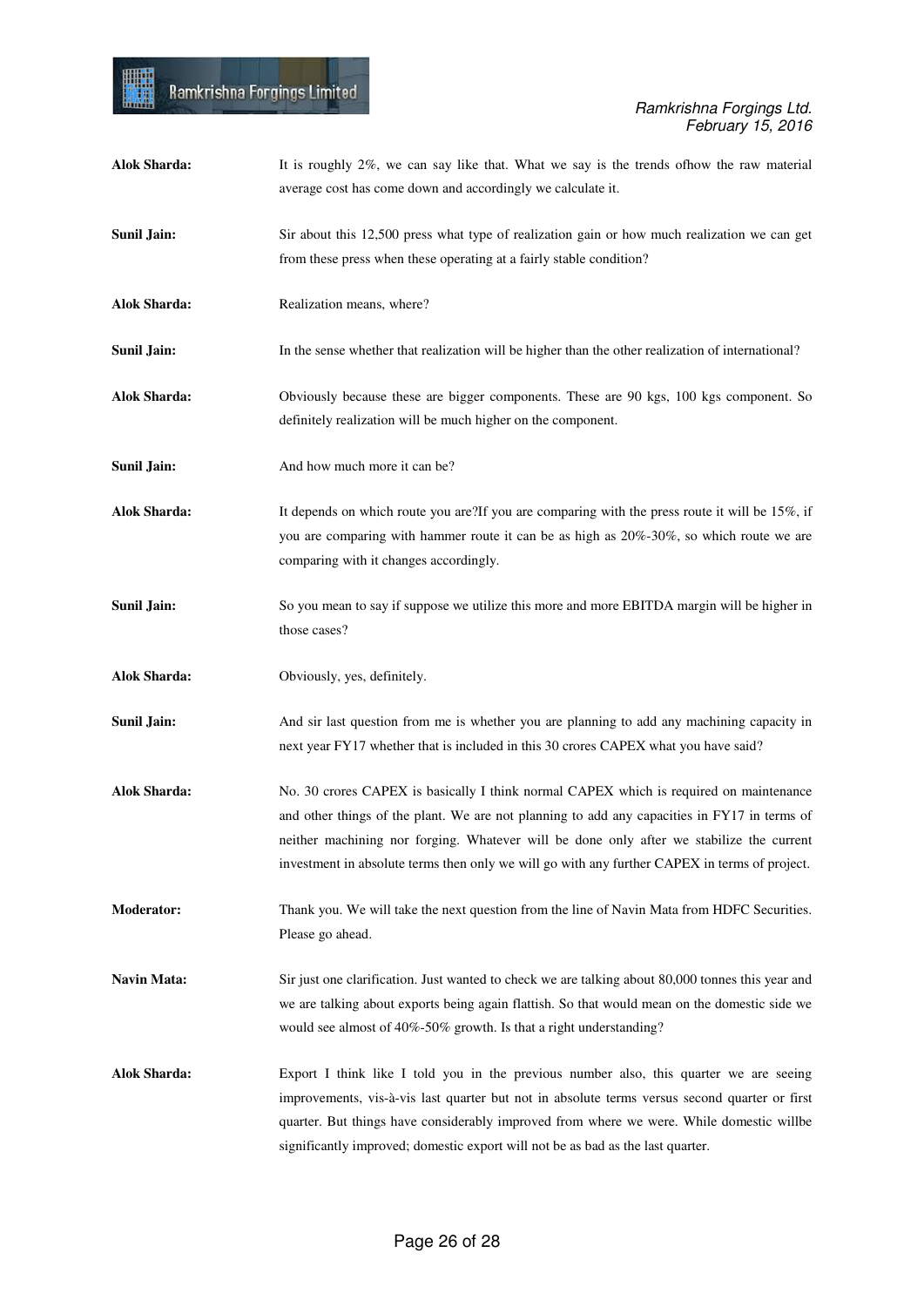

| Navin Mata:            | Domestic will significantly improve over Q3?                                                                                                                                                                                                                                                                                                                                                                                                                                                                                                                                                                                                                                                        |
|------------------------|-----------------------------------------------------------------------------------------------------------------------------------------------------------------------------------------------------------------------------------------------------------------------------------------------------------------------------------------------------------------------------------------------------------------------------------------------------------------------------------------------------------------------------------------------------------------------------------------------------------------------------------------------------------------------------------------------------|
| <b>Alok Sharda:</b>    | Improve, well exports will not be as bad as Q3.                                                                                                                                                                                                                                                                                                                                                                                                                                                                                                                                                                                                                                                     |
| Navin Mata:            | So we are still fairly confident of achieving this 80,000 or this is just a ballpark kind of a<br>number?                                                                                                                                                                                                                                                                                                                                                                                                                                                                                                                                                                                           |
| <b>Alok Sharda:</b>    | We are fairly confident of achieving 80,000.                                                                                                                                                                                                                                                                                                                                                                                                                                                                                                                                                                                                                                                        |
| Naresh Jalan:          | Navin, bigger presses will also add on tonnage which we are targeting domestic only.                                                                                                                                                                                                                                                                                                                                                                                                                                                                                                                                                                                                                |
| <b>Moderator:</b>      | Thank you. We will take the next question from the line of Pritesh Chheda from Lucky<br>Investment. Please go ahead.                                                                                                                                                                                                                                                                                                                                                                                                                                                                                                                                                                                |
| <b>Pritesh Chheda:</b> | Sir this was the same question which the last participant asked, because if you take the 80,000<br>number the employee number for Q4 is some 25,000 tonnes and that is a fairly large number<br>and the challenge is that you discussed in my initial question when we were asking about<br>samples and all, those same challenge persist in this quarter and we are already half way<br>through the quarter. So don't you think that 25,000 number is actually optimistic number and<br>kind of difficult to attain?                                                                                                                                                                               |
| Naresh Jalan:          | Pritesh, if you see we did last quarter around 19,000 tonnes and domestic last quarter if you see<br>was after second quarter where a lot of pre-buying was there. So Q3 in domestic was also not<br>that great which the Q4 will be. If you see the first month number of Tata Motor and Ashok<br>Leyland there was huge demand on domestic front, both has grown 20%, 30% and even if you<br>see from last quarter they are growing. So there is that one factor, second is as I just told you<br>we will be selling some component on 12,500 tonnes press also to domestic suppliers, so<br>which will also give you some tonnage. So all taken together we are targeting that 80,000<br>tonnes. |
| <b>Pritesh Chheda:</b> | Can you give me the Q2 tonnage number on exports?                                                                                                                                                                                                                                                                                                                                                                                                                                                                                                                                                                                                                                                   |
| Naresh Jalan:          | Q2 was 8200 tonnes.                                                                                                                                                                                                                                                                                                                                                                                                                                                                                                                                                                                                                                                                                 |
| <b>Pritesh Chheda:</b> | And that was your peak number ever?                                                                                                                                                                                                                                                                                                                                                                                                                                                                                                                                                                                                                                                                 |
| Naresh Jalan:          | No, before that we did 8700 tonnes, I think if I remember correctly, previous quarter.                                                                                                                                                                                                                                                                                                                                                                                                                                                                                                                                                                                                              |
| <b>Pritesh Chheda:</b> | In Q1 of this year?                                                                                                                                                                                                                                                                                                                                                                                                                                                                                                                                                                                                                                                                                 |
| Naresh Jalan:          | Q1 was 8600 tonnes and Q2 was 8200 tonnes.                                                                                                                                                                                                                                                                                                                                                                                                                                                                                                                                                                                                                                                          |
| <b>Pritesh Chheda:</b> | Can you go back to this peak number in Q4 or you go back to the peak number next year only?                                                                                                                                                                                                                                                                                                                                                                                                                                                                                                                                                                                                         |